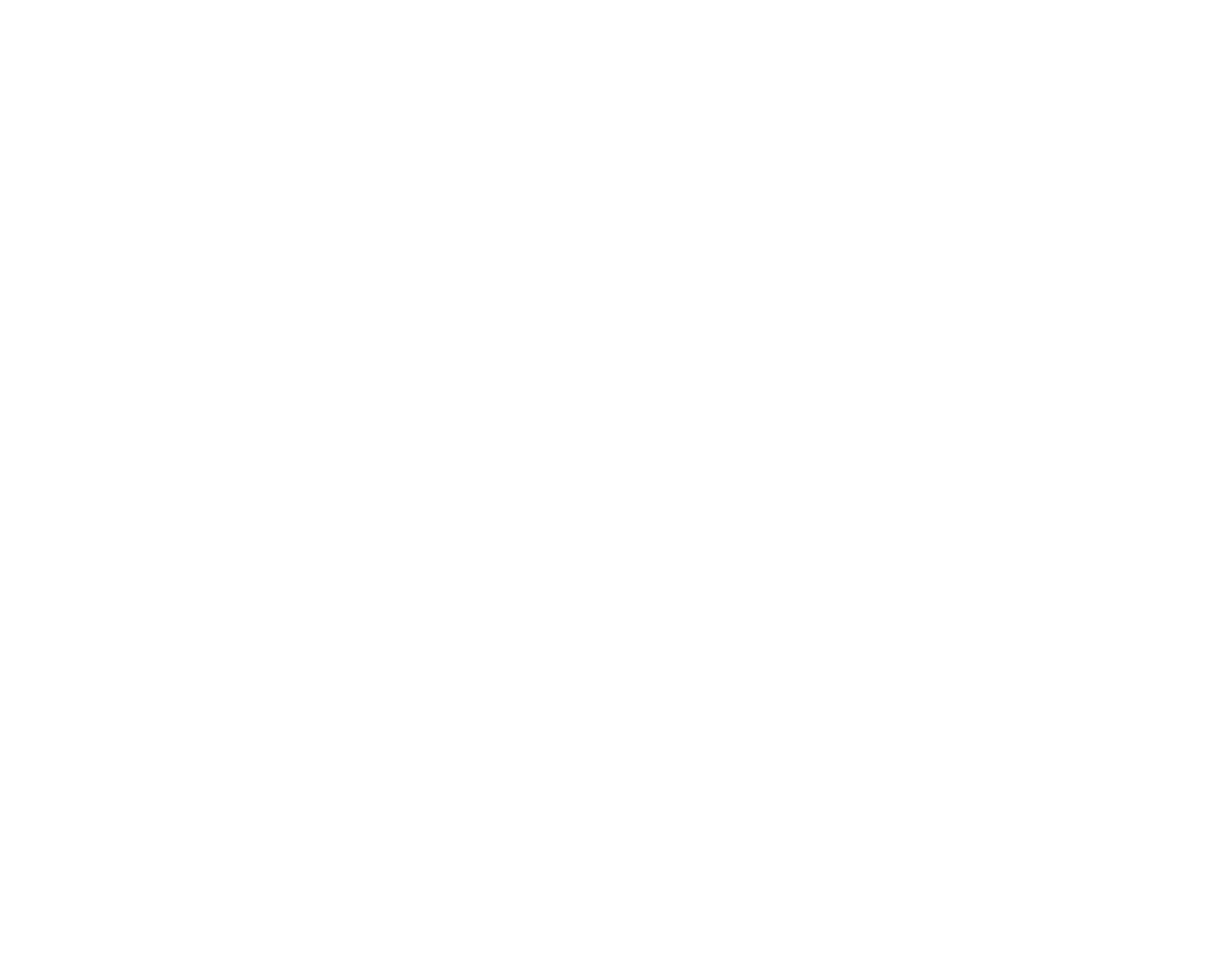## **Table of Contents**

Section I: Executive Summary **Page 5** and the section I: Executive Summary Percent of Your Students Ready for College-Level Coursework Five Year Trends—Percent of Students Who Met College Readiness Benchmarks Five Year Trends—Average ACT Scores Five Year Trends—Average ACT Scores by Level of Preparation Five Year Trends—Percent and Average Composite Score by Race/Ethnicity Percent of Students in College Readiness Standards Score Ranges Average ACT College Reportable Scores by Test Session Duration Percent of Students Who Met College Readiness Benchmark Scores by Test Session Duration Section II: Academic Achievement **Page 11** Page 11 ACT Score Distributions, Cumulative Percentages, Averages, and Quartile Values Average ACT Composite Scores for Race/Ethnicity by Level of Preparation Average ACT Scores by Race/Ethnicity Percent of Students in College Readiness Standards Score Ranges Average ACT Scores by Gender Percent of Students Who Met College Readiness Benchmark Scores by Gender College Readiness Benchmark Percent and Average ACT Scores by Overall High School Curriculum College Readiness Benchmark Percent and Average ACT Scores by Content-Specific Curriculum Section III: College Readiness & Impact of Course Rigor Page 17 Percent of Students Who Met ACT College Readiness Benchmark Scores by Race/Ethnicity Average ACT Scores and Average ACT Score Changes by Common Course Patterns College Readiness Percents by Common Course Patterns Section IV: Career and Educational Aspirations **Page 25** Page 25 Distribution of Planned Educational Majors for All Students by College Plans Average ACT Composite Scores for Racial/Ethnic Groups by Post-Secondary Educational Aspirations Students' Score Report Preferences at Time of Testing Section V: Optional Writing Test Results **Page 29** Page 29 Average ACT English and Writing Scores by Race/Ethnicity and Gender for students who took ACT Writing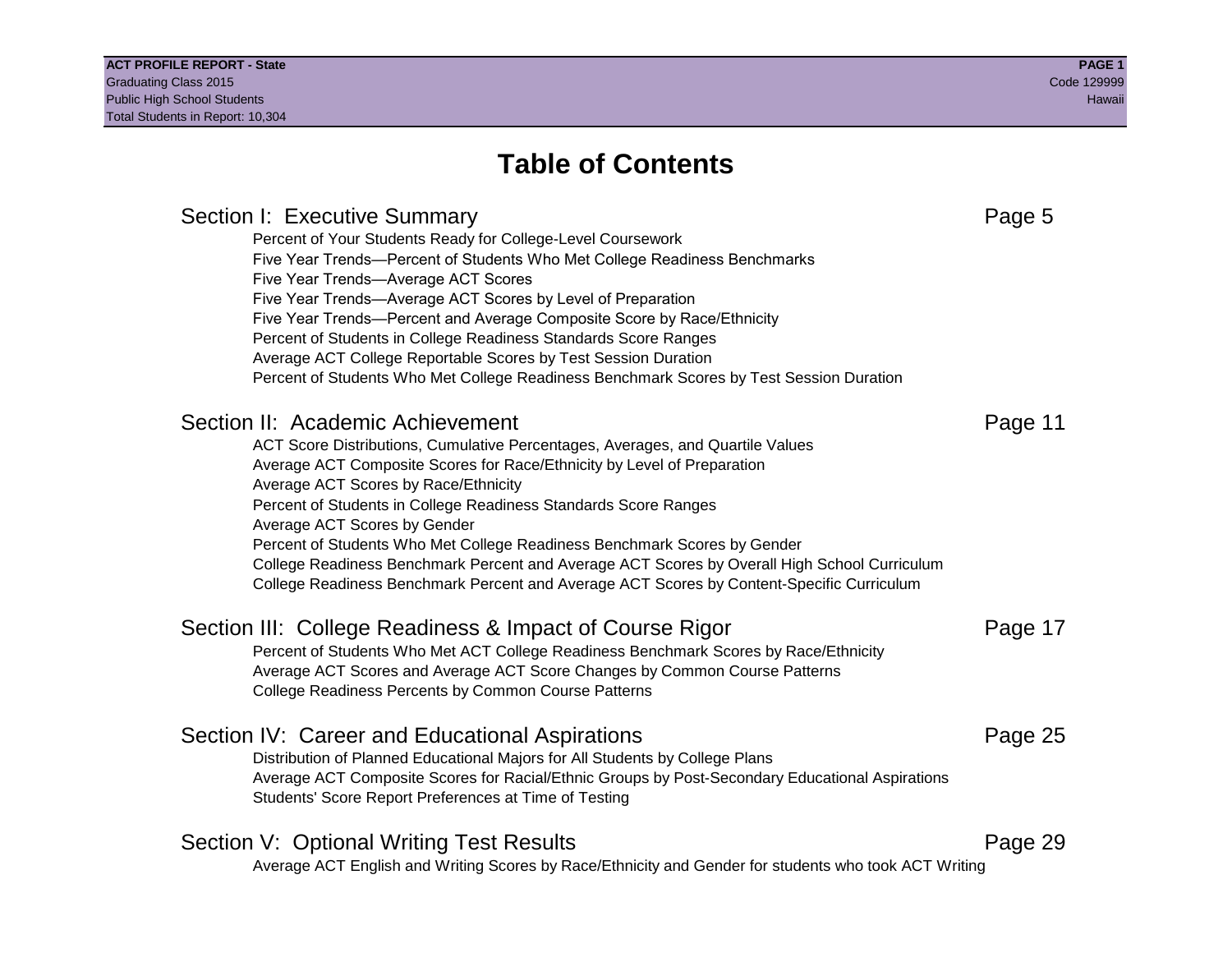This report provides information about the performance of your 2015 graduating seniors who took the ACT as sophomores, juniors, or seniors; and self-reported at the time of testing that they were scheduled to graduate in 2015. Beginning with the Graduating Class of 2013, all students whose scores are college reportable, both standard and extended time tests, are now included in the report.

This report focuses on:

**Performance** - student test performance in the context of college readiness

**Access** - number of your graduates exposed to college entrance testing and the percent of race/ethnicity participation

**Course Selection** - percent of students pursuing a core curriculum

**Course Rigor** - impact of rigorous coursework on achievement

**College Readiness** - percent of students meeting ACT College Readiness Benchmark Scores in each content area

**Awareness** - extent to which student aspirations match performance

**Articulation** - colleges and universities to which your students send test results

Each year, test data for a school, district, and the state represents a different cohort of students. ACT encourages educators to focus on trends (3, 5, 10 years), not year-to-year changes. Such changes can represent normal – even expected – fluctuations. On the other hand, trend lines offer more insight into what is happening in a school, district, or the state.

Furthermore, ACT encourages educators to measure student performance in the context of college readiness measures. The focus should be on the number and percentage of students who met or exceeded ACT's College Readiness Benchmark Scores, a measure that is much more meaningful and understandable than an average composite score for a group of students.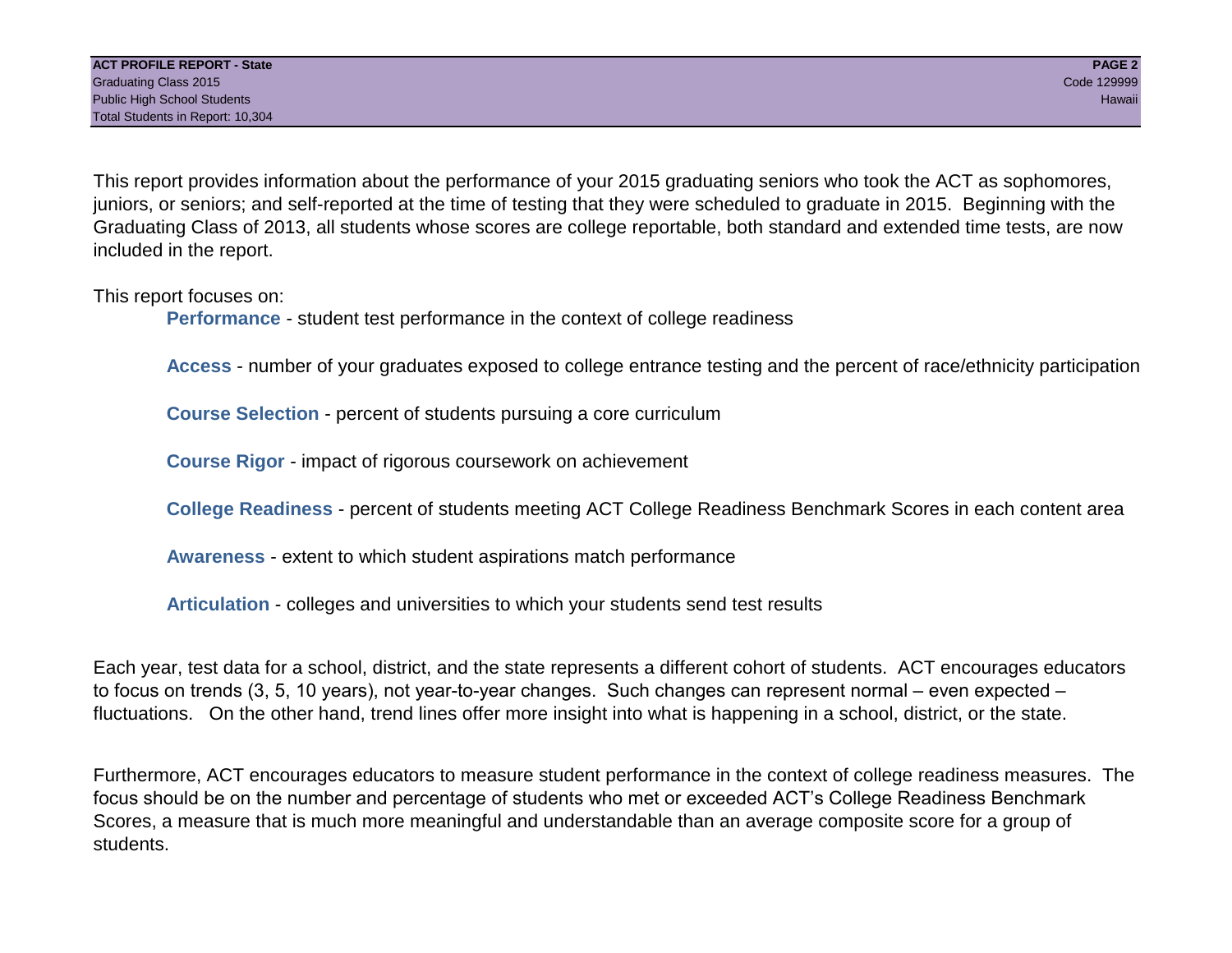### **The ACT is a curriculum-based measure of college readiness. ACT components include:**

Tests of academic achievement in English, math, reading, science, and writing (optional) High school grade and course information Student Profile Section Career Interest Inventory

## **The ACT:**

Every few years, ACT conducts the **ACT National Curriculum Survey** to ensure its curriculum-based assessment tools accurately measure the skills high school teachers teach and instructors of entry-level college courses expect. The ACT is the only college readiness test designed to reflect the results of such a survey.

ACT's **College Readiness Standards** are sets of statements intended to help students, parents and educators understand the meaning of test scores. The standards relate test scores to the types of skills needed for success in high school and beyond. They serve as a direct link between what students have learned and what they are ready to do next. The ACT is the only college readiness test for which scores can be tied directly to standards. *Connecting College Readiness Standards to the Classroom* interpretive guides can be found at www.act.org/standard/infoserv.html.

Only the ACT reports **College Readiness Benchmark Scores** – A benchmark score is the minimum score needed on an ACT subject-area test to indicate a 50% chance of obtaining a B or higher or about a 75% chance of obtaining a C or higher in the corresponding credit-bearing college courses, which include English Composition, Algebra, Social Science and Biology. These scores were empirically derived based on the actual performance of students in college. The College Readiness Benchmark Scores, updated in August of 2013, are:

| College Course/Course Area | <b>ACT Test</b> | <b>Benchmark Score</b> |
|----------------------------|-----------------|------------------------|
| <b>English Composition</b> | English         | 18                     |
| Algebra                    | Mathematics     | 22                     |
| <b>Social Sciences</b>     | Reading         | 22                     |
| Biology                    | Science         | 23                     |

For more information, go to www.act.org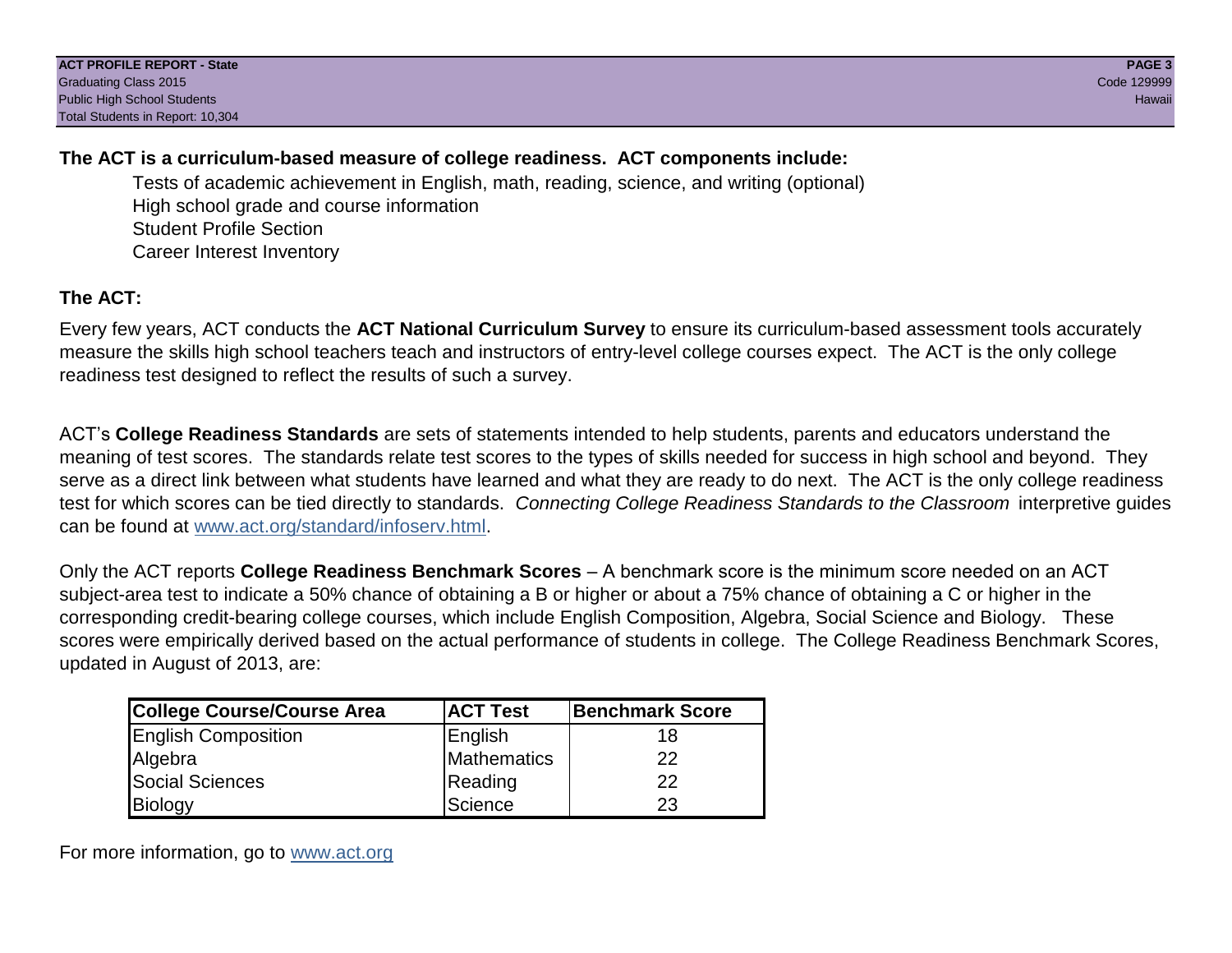### **How to Improve Scores and Increase College Readiness**

10% of your students met all four ACT College Readiness Benchmark Scores (Table 1.1). To improve students' scores and increase the percentage of students identified as college ready, ACT suggests:

PROVIDING ACCESS FOR ALL STUDENTS TO TAKE THE ACT: 10,304 of your students are included in this report (the 'cohort'). Increasing access insures that more students have the opportunity to consider college and allows the reader to use this report to evaluate how well courses and instructional programs are preparing students for college and work.

MAKING CORE CURRICULUM A PRIORITY: Emphasize the need for all students to develop college and work ready skills, regardless of postsecondary aspirations. 51% of the students in the cohort reported taking courses that would be considered 'Core or More' (Table 1.4).

MAKING SURE STUDENTS ARE TAKING THE RIGHT KINDS OF COURSES: Table 3.2 reports 9% of the cohort took less than three years of math courses. Of these students, 2% were college ready. 26% of the cohort reported taking a course sequence of Algebra I, Algebra II, and Geometry. 5% of these students were college ready. In comparison, 37% of the students who took 3 or more years of math beyond Algebra I, Algebra II, and Geometry were college ready. Getting more students ready for Algebra prior to 9th grade will increase the chances that students will be prepared for and take advanced-level math courses.

Similarly, Table 3.2 reports 13% of the cohort took less than three years of natural science courses. 5% of these students were college ready. In comparison, 21% of students who took at least three years of science coursework were college ready.

EVALUATING RIGOR OF COURSES: Table 2.6 reports the percentage of students falling in each of the ACT College Readiness Standards score ranges. For example, approximately 71% of the cohort fall into the lowest three Mathematics score ranges. To increase these students' achievement, identify the standards they should focus on next by accessing ACT's College Readiness Standards at www.act.org/standard.

PLAN GUIDANCE ACTIVITIES BASED ON STUDENTS' CAREER AND COLLEGE ASPIRATIONS: Data in Tables 4.1 and 4.2 enable the reader to determine if aspirations are consistent with academic performance and whether among students with similar aspirations, academic performance is consistent across racial/ethnic groups.

For more information on interpreting data in this report, or to learn how ACT can help your students improve their readiness for college and the workplace, contact ACT Customer Service at 319-337-1309 or customerservices@act.org.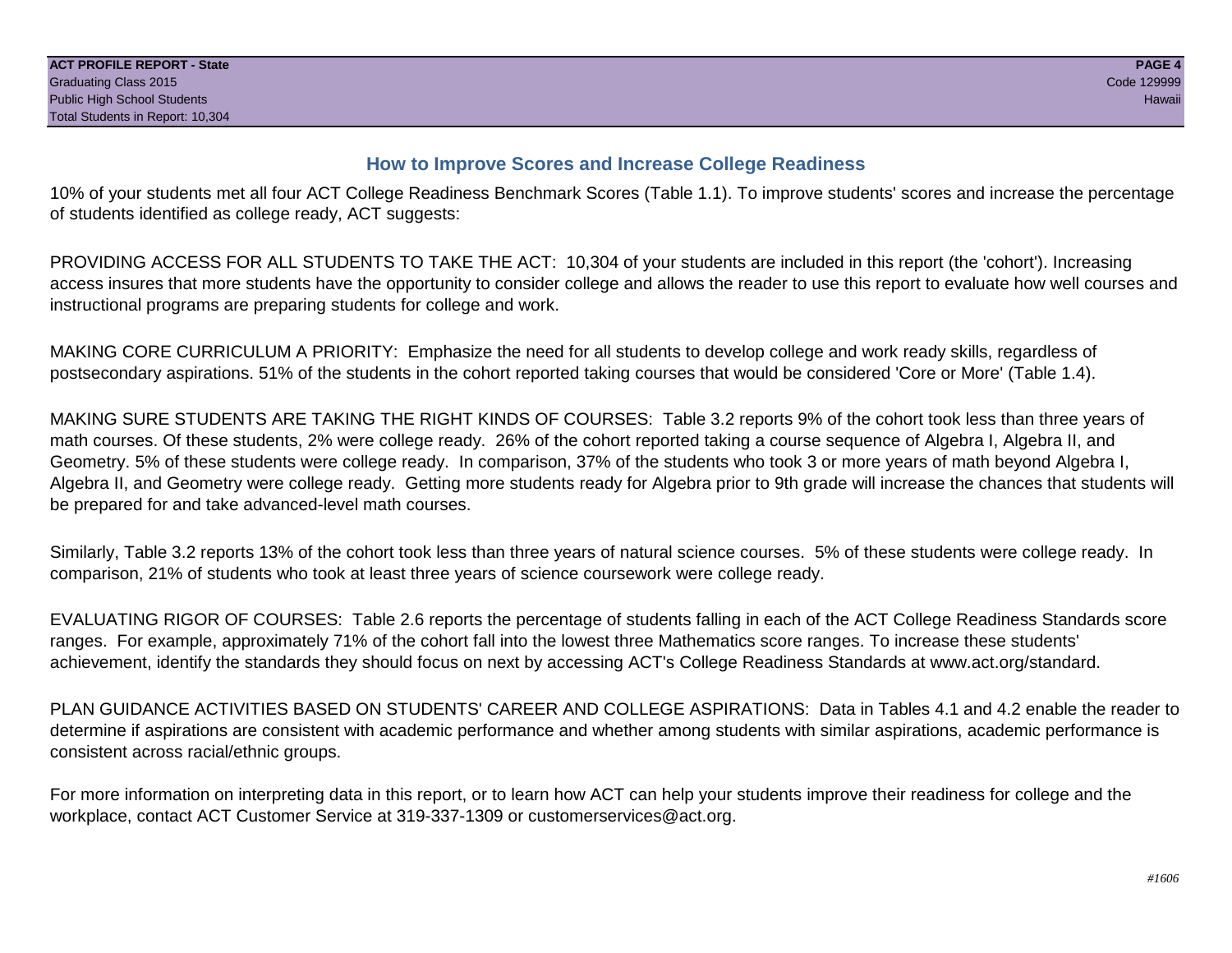## Section I Executive Summary

Beginning in August of 2013, all students whose scores are college reportable, both standard and extended time tests, are now included. Also beginning in August 2013 Graduating Class data, College Readiness Benchmarks for Reading and Science were updated to reflect the most recent college coursework research.

> To find the results of only standard time or extended time test takers, refer to Tables 1.7 and 1.8 on page 10.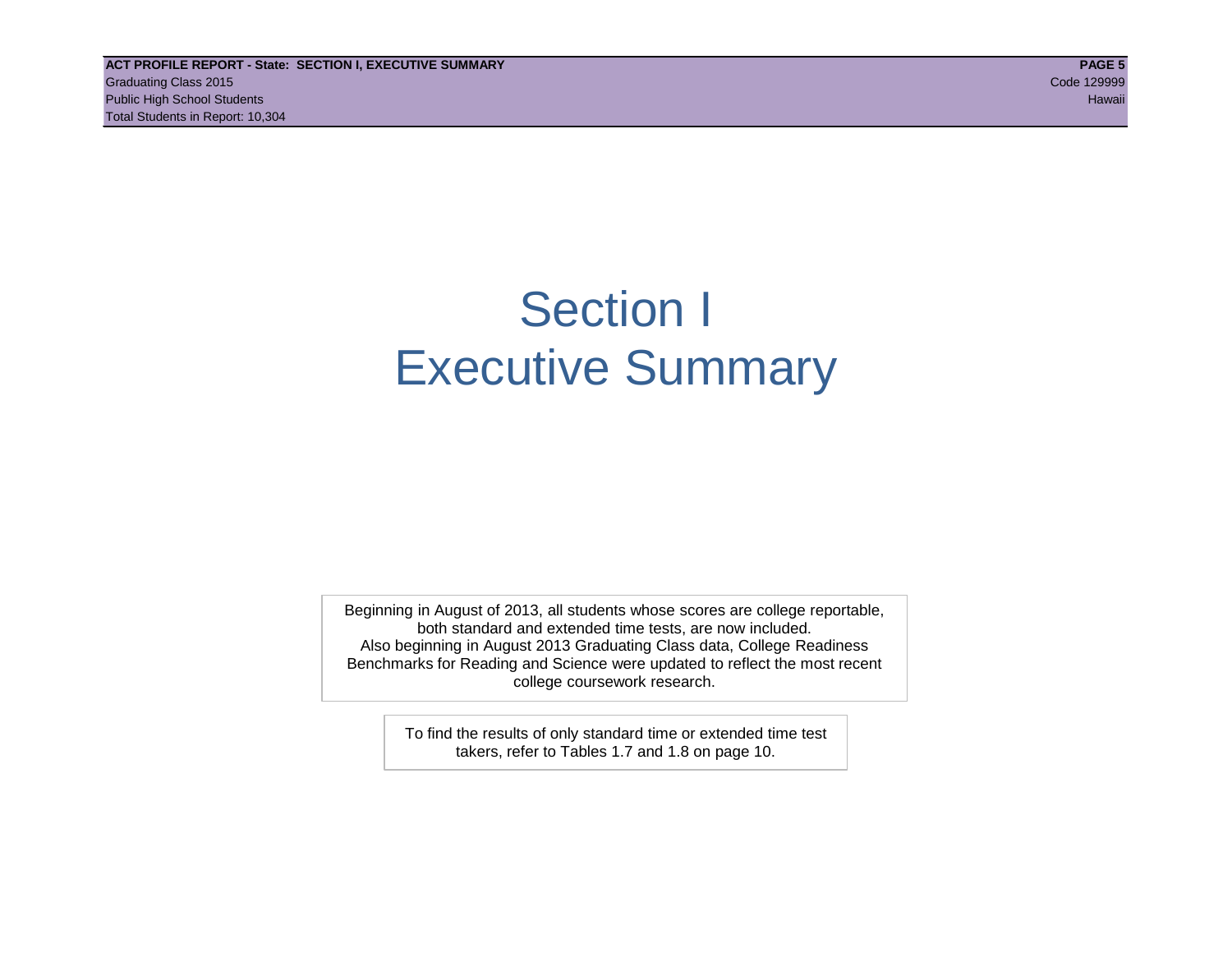

#### **Figure 1.1. Percent of Your Students Ready for College-Level Coursework**

**A benchmark score is the minimum score needed on an ACT subject-area test to indicate a 50% chance of obtaining a B or higher or about a 75% chance of obtaining a C or higher in the corresponding credit-bearing college course.**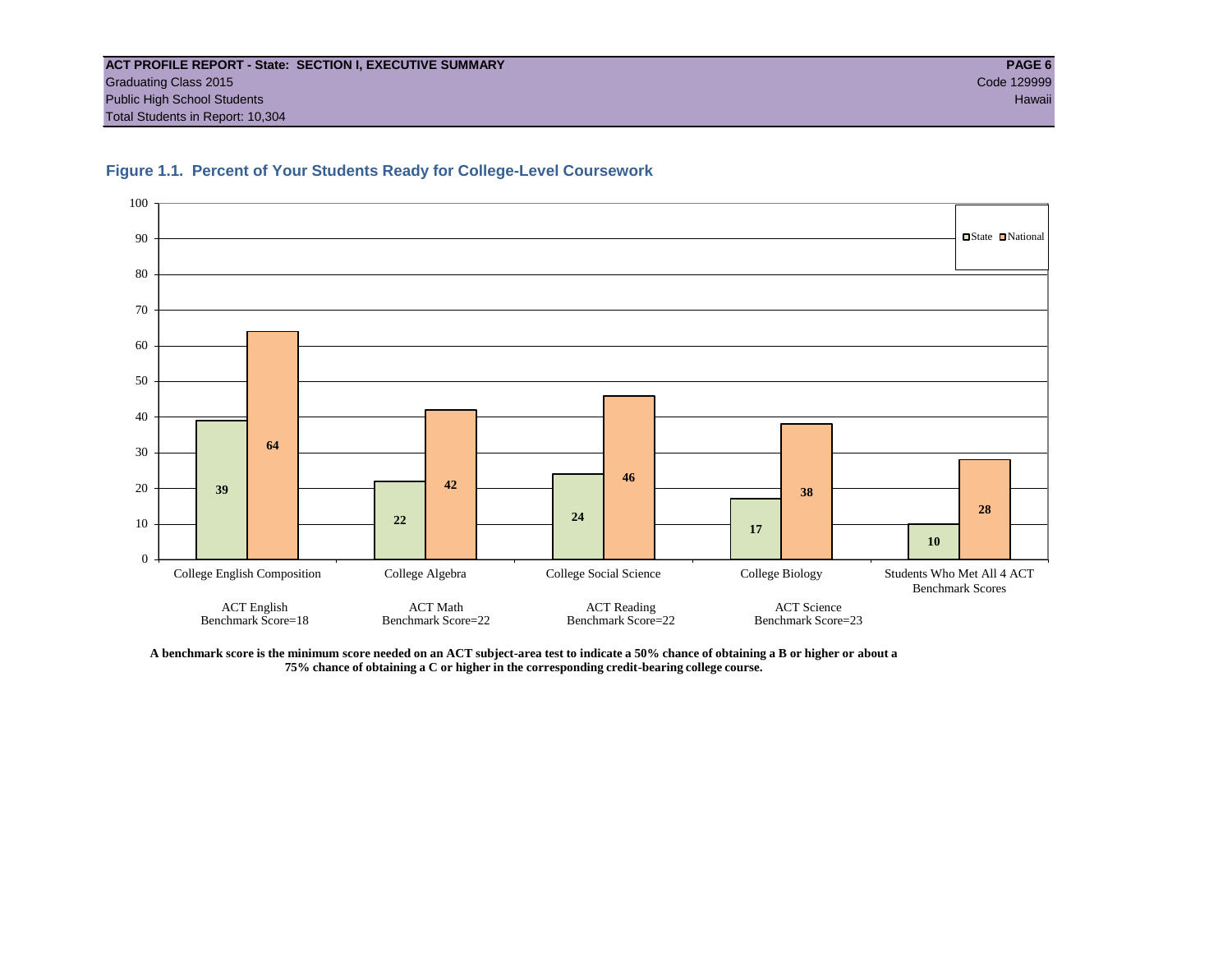#### **ACT PROFILE REPORT - State: SECTION I, EXECUTIVE SUMMARY PAGE 7** Graduating Class 2015 Code 129999 Public High School Students Hawaii Total Students in Report: 10,304

#### **Table 1.1. Five Year Trends—Percent of Students Who Met College Readiness Benchmarks**

|      |               | <b>Number of Students</b> |              |                | <b>Percent Who Met Benchmarks</b> |                 |              |          |                |          |                     |          |  |  |
|------|---------------|---------------------------|--------------|----------------|-----------------------------------|-----------------|--------------|----------|----------------|----------|---------------------|----------|--|--|
|      | <b>Tested</b> |                           |              | <b>English</b> | <b>Mathematics</b>                |                 | Reading      |          | <b>Science</b> |          | <b>Met All Four</b> |          |  |  |
| Year | <b>State</b>  | <b>National</b>           | <b>State</b> | National       | State                             | <b>National</b> | <b>State</b> | National | <b>State</b>   | National | <b>State</b>        | National |  |  |
| 2011 | 2,027         | ,623,112                  | 57           | 66             | 38                                | 45              | 41           | 52       | 20             | 30       | 16                  | 25       |  |  |
| 2012 | 2,234         | .666,017                  | 55           | 67             | 38                                | 46              | 40           | 52       | 21             | 31       | 16                  | 25       |  |  |
| 2013 | 3,900         | 1,799,243                 | 46           | 64             | 33                                | 44              | 28           | 44       | 21             | 36       | 13                  | 26       |  |  |
| 2014 | 10,233        | ,845,787                  | 36           | 64             | 21                                | 43              | 21           | 44       | 15             | 37       |                     | 26       |  |  |
| 2015 | 10,304        | 1,924,436                 | 39           | 64             | 22                                | 42              | 24           | 46       | 17             | 38       | 10                  | 28       |  |  |

#### **Table 1.2. Five Year Trends—Average ACT Scores**

|      |              | <b>Number of Students</b> |                |          |                    | <b>Average ACT Scores</b> |                |                 |                |          |                  |          |  |
|------|--------------|---------------------------|----------------|----------|--------------------|---------------------------|----------------|-----------------|----------------|----------|------------------|----------|--|
|      | Tested       |                           | <b>English</b> |          | <b>Mathematics</b> |                           | <b>Reading</b> |                 | <b>Science</b> |          | <b>Composite</b> |          |  |
| Year | <b>State</b> | <b>National</b>           | <b>State</b>   | National |                    | <b>National</b>           | <b>State</b>   | <b>National</b> | <b>State</b>   | National | <b>State</b>     | National |  |
| 2011 | 2,027        | ,623,112                  | 18.9           | 20.6     | 20.2               | 21.1                      | 19.8           | 21.3            | 19.8           | 20.9     | 19.8             | 21.1     |  |
| 2012 | 2,234        | .666,017                  | 18.7           | 20.5     | 20.2               | 21.1                      | 19.7           | 21.3            | 19.8           | 20.9     | 19.7             | 21.1     |  |
| 2013 | 3,900        | ,799,243                  | 17.3           | 20.2     | 19.5               | 20.9                      | 18.6           | 21.1            | 18.7           | 20.7     | 18.6             | 20.9     |  |
| 2014 | 10,233       | .845,787                  | 15.9           | 20.3     | 18.2               | 20.9                      | 17.5           | 21.3            | 17.3           | 20.8     | 17.3             | 21.0     |  |
| 2015 | 10,304       | 1,924,436                 | 16.2           | 20.4     | 18.2               | 20.8                      | 17.7           | 21.4            | 17.6           | 20.9     | 17.5             | 21.0     |  |

### **Table 1.3. Five Year Trends—Average ACT Scores Nationwide**

|      | <b>Number of Students</b> |                | <b>Average ACT Scores</b> |         |                |                  |  |  |  |  |  |  |  |  |
|------|---------------------------|----------------|---------------------------|---------|----------------|------------------|--|--|--|--|--|--|--|--|
| Year | Tested                    | <b>English</b> | <b>Mathematics</b>        | Reading | <b>Science</b> | <b>Composite</b> |  |  |  |  |  |  |  |  |
| 2011 | ,623,112                  | 20.6           | 21.1                      | 21.3    | 20.9           | 21.1             |  |  |  |  |  |  |  |  |
| 2012 | ,666,017                  | 20.5           | 21.1                      | 21.3    | 20.9           | 21.1             |  |  |  |  |  |  |  |  |
| 2013 | 1,799,243                 | 20.2           | 20.9                      | 21.1    | 20.7           | 20.9             |  |  |  |  |  |  |  |  |
| 2014 | ,845,787                  | 20.3           | 20.9                      | 21.3    | 20.8           | 21.0             |  |  |  |  |  |  |  |  |
| 2015 | 1,924,436                 | 20.4           | 20.8                      | 21.4    | 20.9           | 21.0             |  |  |  |  |  |  |  |  |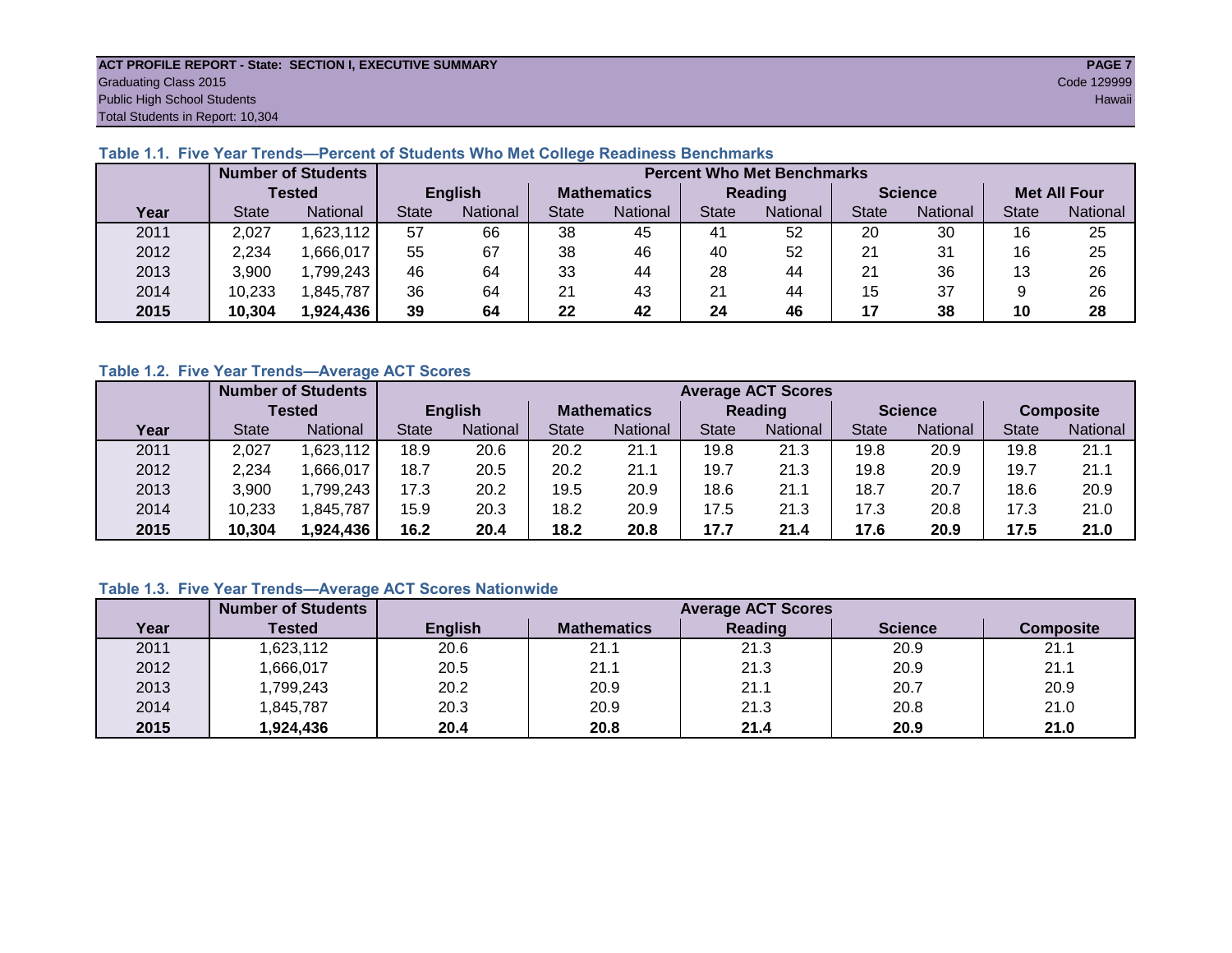#### **ACT PROFILE REPORT - State: SECTION I, EXECUTIVE SUMMARY PAGE 8** Graduating Class 2015 Code 129999 Public High School Students **Hawaii** Hawaii Alexander School Students Hawaii Alexander School Students Hawaii Hawaii Total Students in Report: 10,304

#### **Average ACT Scores Number of Students Tested Percent<sup>2</sup> English Mathematics Reading Science Composite Year** Core or  $More<sup>1</sup>$ Less than Core **Core** or More Less than Core Core or More Less than Core Core or More Less than Core Core or More Less than Core Core or More Less than Core Core or More Less than Core 2011 | 1,625 | 383 | 80 | 19 | 19.6 | 16.1 | 20.8 | 17.8 | 20.4 | 17.4 | 20.3 | 17.7 | 20.4 | 17.4 2012 | 1,778 | 421 | 80 | 19 | 19.1 | 16.8 | 20.6 | 18.4 | 20.1 | 18.1 | 20.2 | 18.2 | 20.1 | 18.0 2013 | 2,645 | 1,061 | 68 | 27 | 18.6 | 14.9 | 20.3 | 17.7 | 19.6 | 16.6 | 19.6 | 16.8 | 19.7 | 16.6 2014 | 5,399 | 3,425 | 53 | 33 | 17.6 | 14.2 | 19.4 | 16.9 | 19.0 | 15.8 | 18.7 | 15.8 | 18.8 | 15.8 **2015 5,233 3,416 51 33 18.0 14.3 19.6 16.9 19.3 16.1 19.2 16.1 19.1 15.9**

#### **Table 1.4. Five Year Trends—Average ACT Scores by Level of Preparation**

<sup>1</sup>"Core or More" results correspond to students taking four or more years of English AND three or more years each of math, social studies, and natural science.

 $2P$ ercent of all students tested. Numbers will not add up to 100% due to student non-response.

#### **Table 1.5. Five Year Trends—Percent and Average Composite Score by Race/Ethnicity**

|                                        |       | 2011 |      |       | 2012 |                   | 2013  |     |      | 2014   |     |      | 2015   |      |      |
|----------------------------------------|-------|------|------|-------|------|-------------------|-------|-----|------|--------|-----|------|--------|------|------|
|                                        | N     | %    | Ava  |       | %    | Avg               | N     | %   | Avg  | N      | %   | Ava  | N      | $\%$ | Avg  |
| <b>All Students</b>                    | 2.027 | 100  | 19.8 | 2,234 | 100  | 19.7              | 3,900 | 100 | 18.6 | 10.233 | 100 | 17.3 | 10.304 | 100  | 17.5 |
| Black/African American                 | 49    | ົ    |      | 49    |      | 18.4              | 77    |     | 17.3 | 135    |     | 17.2 | 130    |      | 17.1 |
| American Indian/Alaska Native          |       |      | 18.0 |       |      | 18.0              | 9     |     | 16.4 | 16     | 0   | 15.0 | 13     |      | 17.2 |
| White                                  | 216   |      | 22.4 | 208   |      | 22.0              | 288   |     | 21.0 | 771    | 8   | 20.1 | 764    |      | 20.6 |
| Hispanic/Latino                        | 126   | 6    | 19.5 | 229   | 10   | 19.7              | 470   | 12  | 17.9 | .211   | 12  | 17.2 | 1.311  | 13   | 17.1 |
| Asian                                  | 965   | 48   | 19.9 | 881   | 39   | 20.1              | ,556  | 40  | 19.0 | 3.195  | 31  | 17.9 | 3,271  | 32   | 18.4 |
| Native Hawaiian/Other Pacific Islander | 180   | 9    | 16.4 | 284   | 13   | 16.8 <sub>1</sub> | 365   | 9   | 15.8 | .334   | 13  | 14.8 | 1.254  | 12   | 14.5 |
| Two or more races                      | 382   | 19   | 20.6 | 491   | 22   | 19.8              | 936   | 24  | 19.7 | 2.472  | 24  | 17.8 | 2.692  | 26   | 18.0 |
| Prefer not to respond/No response      | 106   | h    | 18.4 | 91    |      | 19.3              | 199   |     | 17.2 | .099   |     | 16.0 | 869    | 8    | 15.4 |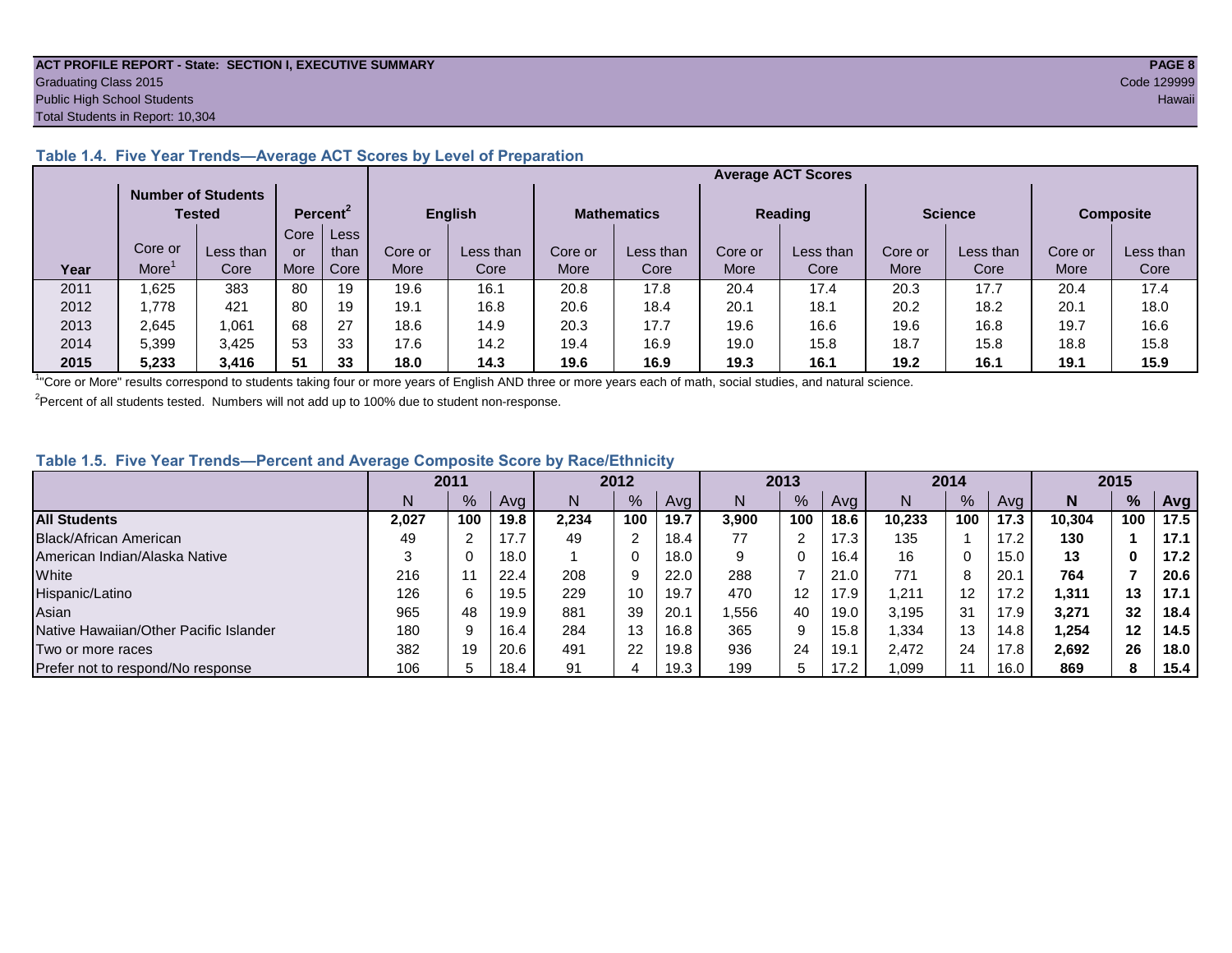#### **ACT PROFILE REPORT - State: SECTION I, EXECUTIVE SUMMARY PAGE 9** Code 129999 Craduating Class 2015 Code 129999 Public High School Students **Hawaii Hawaii Hawaii Hawaii Hawaii Hawaii Hawaii Hawaii Hawaii Hawaii Hawaii Hawaii Hawaii Hawaii Hawaii Hawaii Hawaii Hawaii Hawaii Hawaii Hawaii Hawa** Total Students in Report: 10,304

#### **Table 1.6. Percent of Students in College Readiness Standards Score Ranges**

| <b>CRS</b>    | <b>English</b>      | <b>Mathematics</b>     | <b>Reading</b>      | <b>Science</b>      |  |  |
|---------------|---------------------|------------------------|---------------------|---------------------|--|--|
| Range         | (Benchmark = $18$ ) | (Benchmark = $22$ )    | (Benchmark = $22$ ) | $(Benchmark = 23)$  |  |  |
|               | 100%                | 100%                   | 100%                | 100%                |  |  |
| $1 - 12$      | 30%<br>50%<br>13%   | 50%<br>$2\%$<br>1%     | 50%<br>19%<br>$7\%$ | 50%<br>18%<br>$6\%$ |  |  |
|               | $0\%$               | $0\%$                  | $0\%$               | 0%                  |  |  |
| $13 - 15$     | 100%                | 100%                   | 100%                | 100%                |  |  |
|               | 50%<br>19%<br>14%   | 28%<br>50%<br>15%      | 50%<br>24%<br>14%   | 50%<br>13%<br>10%   |  |  |
|               | $0\%$               | $0\%$                  | 0%                  | 0%                  |  |  |
|               | 100%                | 100%                   | 100%                | 100%                |  |  |
| $16 - 19$     | 50%<br>22%<br>19%   | 41%<br>34%<br>50%      | 50%<br>22%<br>21%   | 32%<br>50%<br>24%   |  |  |
|               | $0\%$               | $0\%$                  | $0\%$               | 0%                  |  |  |
|               | 100%                | 100%                   | 100%                | 100%                |  |  |
| $20 - 23$     | 50%<br>23%<br>17%   | 50%<br>18%<br>14%      | 50%<br>24%<br>20%   | 29%<br>50%<br>24%   |  |  |
|               | 0%                  | $0\%$                  | $0\%$               | 0%                  |  |  |
| 24-27         | 100%                | 100%                   | 100%                | 100%                |  |  |
|               | 50%<br>16%<br>8%    | 50%<br>20%<br>12%      | 50%<br>15%<br>7%    | 50%<br>20%<br>9%    |  |  |
|               | $0\%$               | $0\%$                  | $0\%$               | 0%                  |  |  |
| 28-32         | 100%                | 100%                   | 100%                | 100%                |  |  |
|               | 50%<br>10%<br>2%    | 50%<br>10%<br>$3%$     | 50%<br>14%<br>5%    | 50%<br>$7\%$<br>2%  |  |  |
|               | $0\%$               | $0\%$                  | $0\%$               | 0%                  |  |  |
|               | 100%                | 100%                   | 100%                | 100%                |  |  |
| 33-36         | 50%<br>$5\%$        | 50%                    | 50%<br>$6\%$        | 50%                 |  |  |
|               | 1%<br>$0\%$         | $3%$<br>$1\%$<br>$0\%$ | 2%<br>$0\%$         | $3%$<br>$0\%$<br>0% |  |  |
|               | 100%                | 100%                   | 100%                | 100%                |  |  |
| % At or Above | 64%                 | 42%                    | 46%                 |                     |  |  |
| Benchmark     | 39%<br>50%          | 50%<br>22%             | 50%<br>24%          | 38%<br>50%<br>17%   |  |  |
|               | $0\%$               | $0\%$                  | $0\%$               | $0\%$               |  |  |
|               |                     | $\overline{S}$ = State | $=$ National        |                     |  |  |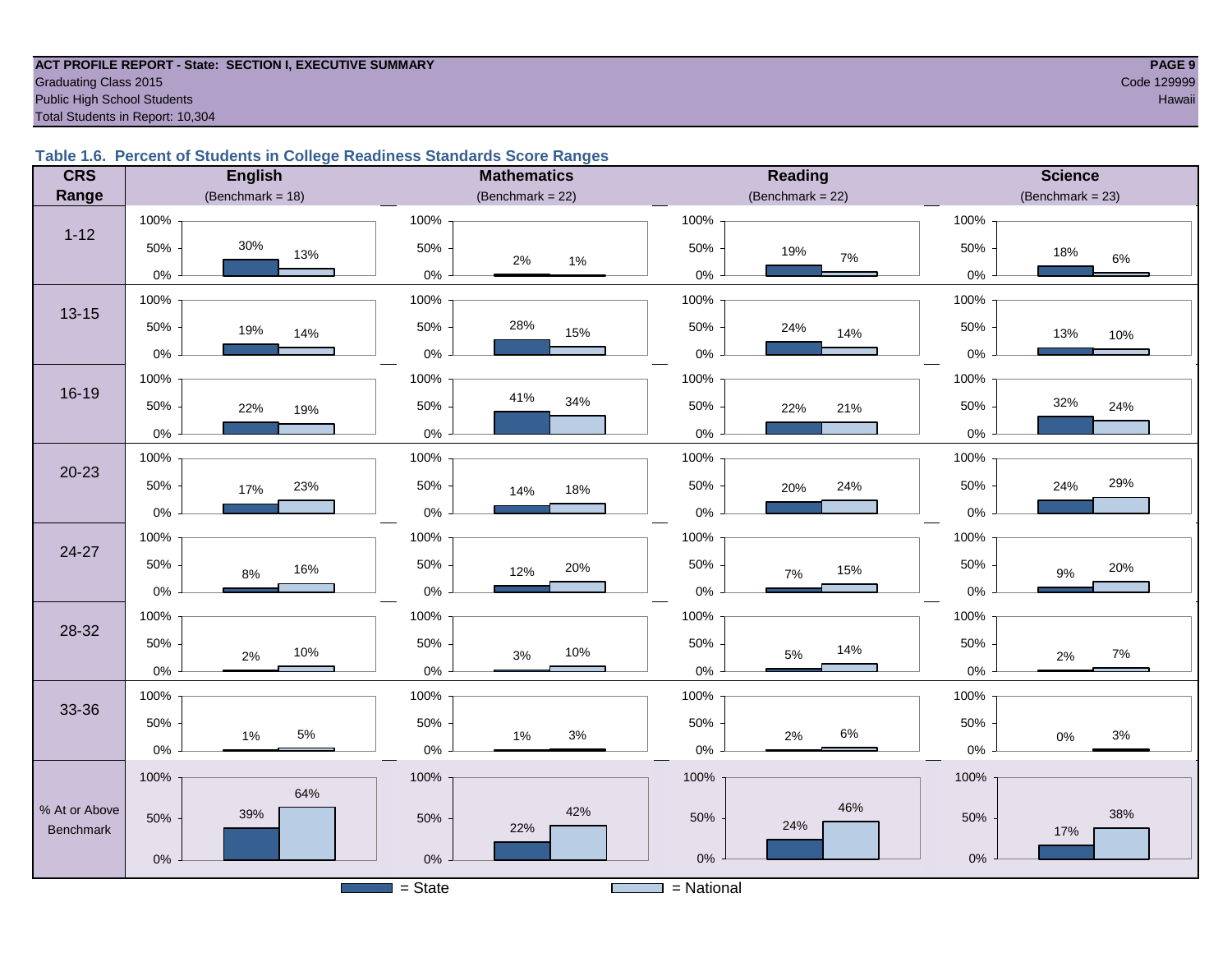#### **ACT PROFILE REPORT- State: SECTION II, ACADEMIC ACHIEVEMENT PAGE 10** Graduating Class 2015 Code 129999 Public High School Students Hawaii Total Students in Report: 10,304

| <b>Student Group</b> | <b>Test Session</b>  |          |         |         | <b>Average ACT Scores</b> |         |         |           |  |  |  |  |  |
|----------------------|----------------------|----------|---------|---------|---------------------------|---------|---------|-----------|--|--|--|--|--|
|                      | <b>Duration</b>      | N        | Percent | English | <b>Mathematics</b>        | Reading | Science | Composite |  |  |  |  |  |
|                      | <b>Standard Time</b> | 10,152   | 99      | 16.2    | 18.3                      | 17.7    | 17.7    | 17.6      |  |  |  |  |  |
| <b>State</b>         | <b>Extended Time</b> | 152      |         | 12.1    | 15.3                      | 14.0    | 14.8    | 14.2      |  |  |  |  |  |
|                      | Total                | 10,304   | 100     | 16.2    | 18.2                      | 17.7    | 17.6    | 17.5      |  |  |  |  |  |
|                      | <b>Standard Time</b> | ,838,433 | 96      | 20.6    | 21.0                      | 21.5    | 21.1    | 21.2      |  |  |  |  |  |
| <b>National</b>      | <b>Extended Time</b> | 86,003   | 4       | 16.5    | 18.1                      | 18.8    | 18.3    | 18.1      |  |  |  |  |  |
|                      | Total                | ,924,436 | 100     | 20.4    | 20.8                      | 21.4    | 20.9    | 21.0      |  |  |  |  |  |

#### **Table 1.7. Average ACT College Reportable Scores by Test Session Duration**

#### **Table 1.8. Percent of Students Who Met College Readiness Benchmark Scores by Test Session Duration**

| <b>Student Group</b> | <b>Test Session</b>  |         | Met         |         |         |          |
|----------------------|----------------------|---------|-------------|---------|---------|----------|
|                      | <b>Duration</b>      | English | Mathematics | Reading | Science | All Four |
|                      | Standard Time        | 39      | 22          | 25      | 17      | 10       |
| <b>State</b>         | <b>Extended Time</b> | 11      |             | 8       | 5       |          |
|                      | Total                | 39      | 22          | 24      | 17      | 10       |
|                      | <b>Standard Time</b> | 65      | 43          | 47      | 39      | 28       |
| <b>National</b>      | <b>Extended Time</b> | 38      | 22          | 32      | 23      | 16       |
|                      | Total                | 64      | 42          | 46      | 38      | 28       |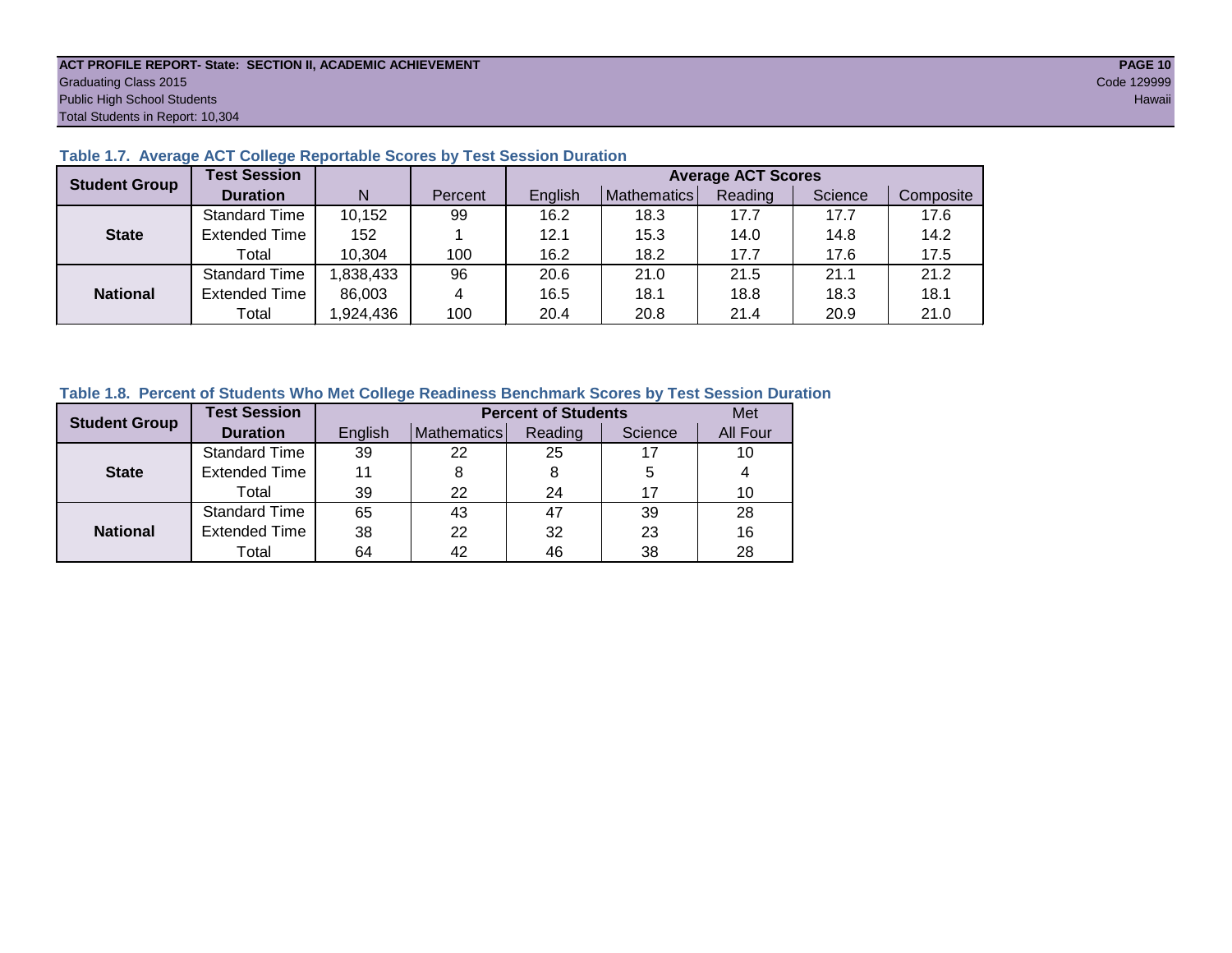## Section II Academic Achievement

Beginning with the Graduating Class of 2013, all students whose scores are college reportable, both standard and extended time tests, are now included. Also beginning with the 2013 Graduating Class data, College Readiness Benchmarks for Reading and Science were updated to reflect the most recent college coursework research.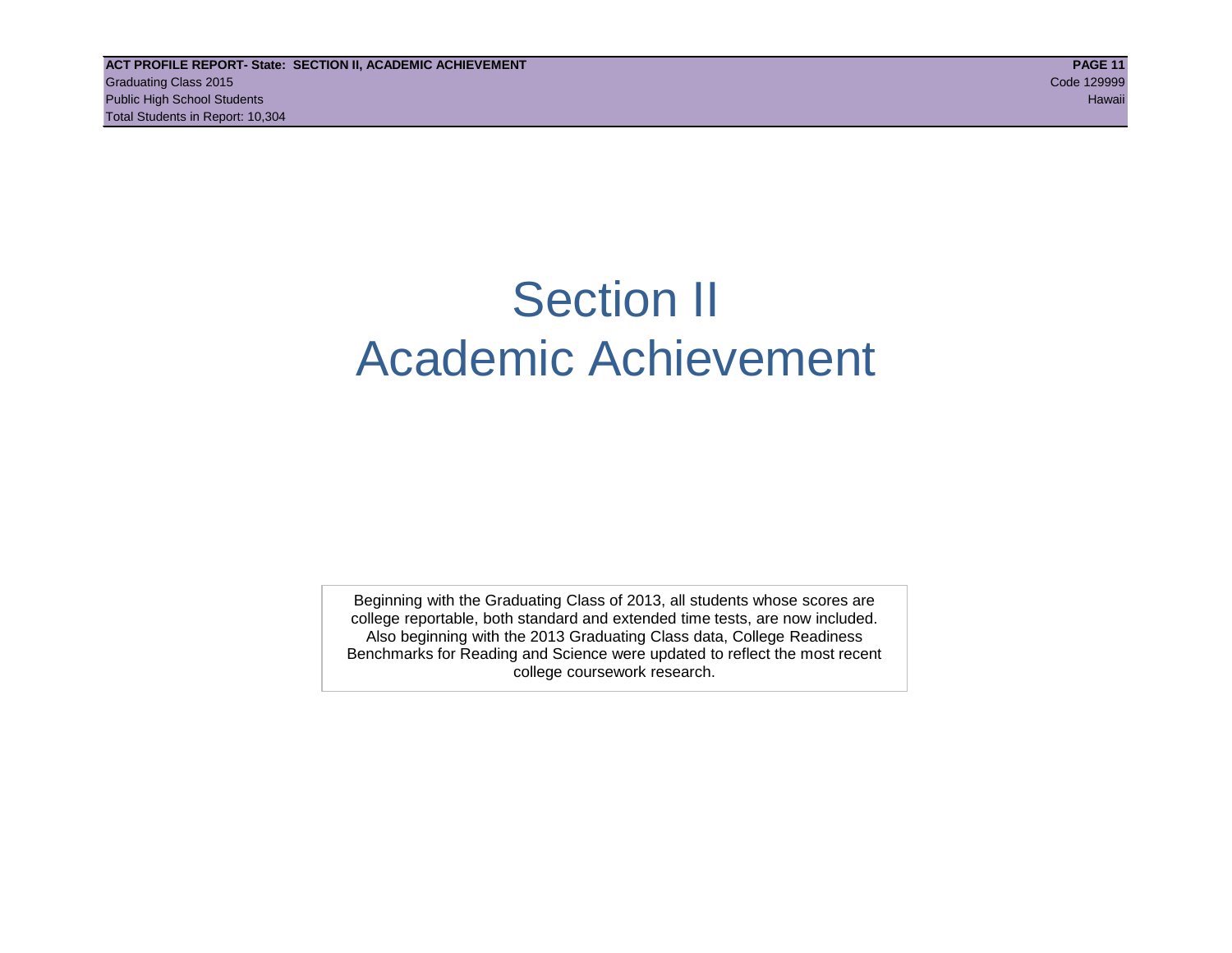#### **ACT PROFILE REPORT- State: SECTION II, ACADEMIC ACHIEVEMENT PAGE 12 Graduating Class 2015** Code 129999 Public High School Students Hawaii

Total Students in Report: 10,304

|  | Table 2.1. ACT Score Distributions, Cumulative Percentages (CP <sup>1</sup> ), and Score Averages |  |  |  |
|--|---------------------------------------------------------------------------------------------------|--|--|--|
|  |                                                                                                   |  |  |  |

| <b>ACT Scale</b>        |                | <b>English</b> |                       | <b>Mathematics</b> |                | Reading        |                | <b>Science</b> |                | Composite      | <b>ACT Scale</b> |
|-------------------------|----------------|----------------|-----------------------|--------------------|----------------|----------------|----------------|----------------|----------------|----------------|------------------|
| <b>Score</b>            | N              | CP             | $\mathsf{N}$          | CP                 | ${\sf N}$      | $\mathsf{CP}$  | ${\sf N}$      | CP             | ${\sf N}$      | CP             | <b>Score</b>     |
| 36                      | 5              | 100            | 10                    | 100                | 28             | 100            | 8              | 100            | $\mathbf{1}$   | 100            | 36               |
| 35                      | 17             | 100            | $10$                  | 100                | $9\,$          | 100            | 11             | 100            | $\overline{7}$ | 100            | 35               |
| 34                      | 40             | 100            | 18                    | 100                | 66             | 100            | 20             | 100            | 9              | 100            | 34               |
| 33                      | 58             | 99             | 14                    | 100                | 80             | 99             | 8              | 100            | 18             | 100            | 33               |
| 32                      | 33             | 99             | 37                    | 99                 | 78             | 98             | 34             | 100            | 31             | 100            | 32               |
| 31                      | 48             | 99             | 27                    | 99                 | 106            | 97             | 31             | 99             | 46             | 99             | 31               |
| 30                      | 47             | 98             | 38                    | 99                 | 110            | 96             | 24             | 99             | 55             | 99             | $30\,$           |
| 29                      | 44             | 98             | 75                    | 99                 | 122            | 95             | 49             | 99             | 70             | 98             | 29               |
| 28                      | 68             | 97             | 116                   | 98                 | 125            | 94             | 85             | 98             | 106            | 98             | 28               |
| 27                      | 148            | 97             | 212                   | 97                 | 154            | 93             | 93             | 97             | 146            | 97             | 27               |
| 26                      | 152            | 95             | 247                   | 95                 | 164            | 91             | 243            | 96             | 167            | 95             | 26               |
| 25                      | 180            | 94             | 346                   | 92                 | 188            | 90             | 333            | 94             | 246            | 94             | 25               |
| 24                      | 331            | 92             | 430                   | 89                 | 250            | 88             | 285            | 91             | 315            | 91             | 24               |
| 23                      | 293            | 89             | 414                   | 85                 | 457            | 86             | 543            | 88             | 403            | 88             | 23               |
| 22                      | 396            | 86             | 284                   | 81                 | 575            | 81             | 609            | 83             | 411            | 84             | 22               |
| 21                      | 472            | 82             | 427                   | 78                 | 347            | 76             | 466            | $77$           | 543            | 80             | 21               |
| 20                      | 569            | 77             | 272                   | 74                 | 726            | 72             | 895            | $72\,$         | 572            | 75             | $20\,$           |
| 19                      | 615            | 72             | 557                   | $71$               | 462            | 65             | 660            | 64             | 649            | 69             | 19               |
| 18                      | 476            | 66             | 929                   | 66                 | 511            | 61             | 688            | 57             | 790            | 63             | 18               |
| 17                      | 459            | 61             | 1,118                 | 57                 | 830            | 56             | 658            | 51             | 841            | 56             | 17               |
| 16                      | 768            | 57             | 1,638                 | 46                 | 511            | 48             | 1,339          | 44             | 904            | 47             | 16               |
| 15                      | 820            | 49             | 1,582                 | 30                 | 969            | 43             | 652            | 31             | 877            | 39             | 15               |
| 14                      | 596            | 41             | 939                   | 15                 | 570            | 33             | 84             | 25             | 938            | 30             | 14               |
| 13                      | 578            | 36             | 338                   | $\mathbf 5$        | 930            | 28             | 625            | 24             | 849            | 21             | 13               |
| 12                      | 508            | 30             | 155                   | $\overline{2}$     | 840            | 19             | 552            | 18             | 706            | 13             | 12               |
| 11                      | 581            | 25             | 31                    | $\mathbf{1}$       | 365            | 11             | 441            | 13             | 392            | 6              | 11               |
| 10                      | 750            | 19             | 23                    | 1                  | 461            | $\overline{7}$ | 356            | 8              | 137            | $\overline{2}$ | 10               |
| 9                       | 409            | 12             | 9                     |                    | 117            | 3              | 333            | $\overline{5}$ | 47             |                | 9                |
| 8                       | 456            | 8              | $\overline{1}$        |                    | $\,6$          |                | 90             | $\overline{c}$ | 12             |                | 8                |
| $\overline{7}$          | 233            | 4              | $\boldsymbol{\Delta}$ |                    | 75             |                | 50             | 1              | 10             |                | 7                |
| 6                       | 92             |                | $\sqrt{2}$            |                    | 40             |                | 20             |                | $\sqrt{3}$     |                | 6                |
| 5                       | 39             |                | $\mathbf 0$           |                    | 21             |                | $\mathbf{1}$   |                | 3              |                | 5                |
| $\overline{\mathbf{A}}$ | 11             |                | $\mathbf 0$           |                    | $\overline{1}$ |                | 12             |                | $\mathbf 0$    |                |                  |
| 3                       | 3              |                | $\mathbf 0$           |                    | 2              |                | $\mathbf 0$    |                | $\mathbf 0$    |                | 3                |
| $\overline{2}$          | $\overline{2}$ | 1              | $\Omega$              |                    | 5              |                | 4              | 1              | $\Omega$       |                | 2                |
|                         | $\overline{7}$ | $\mathbf{1}$   |                       |                    | 3              |                | $\overline{2}$ |                | $\Omega$       | -1             | Avg (SD)         |
| Avg (SD)                |                | 16.2(5.9)      |                       | 18.2(4.3)          |                | 17.7(5.8)      |                | 17.6(5.1)      |                | 17.5(4.7)      |                  |

<sup>1</sup>CP is the cumulative percent of students at or below a score point.

Note: Shaded portions of columns identify the students who met/exceeded the ACT College Readiness Benchmark Scores.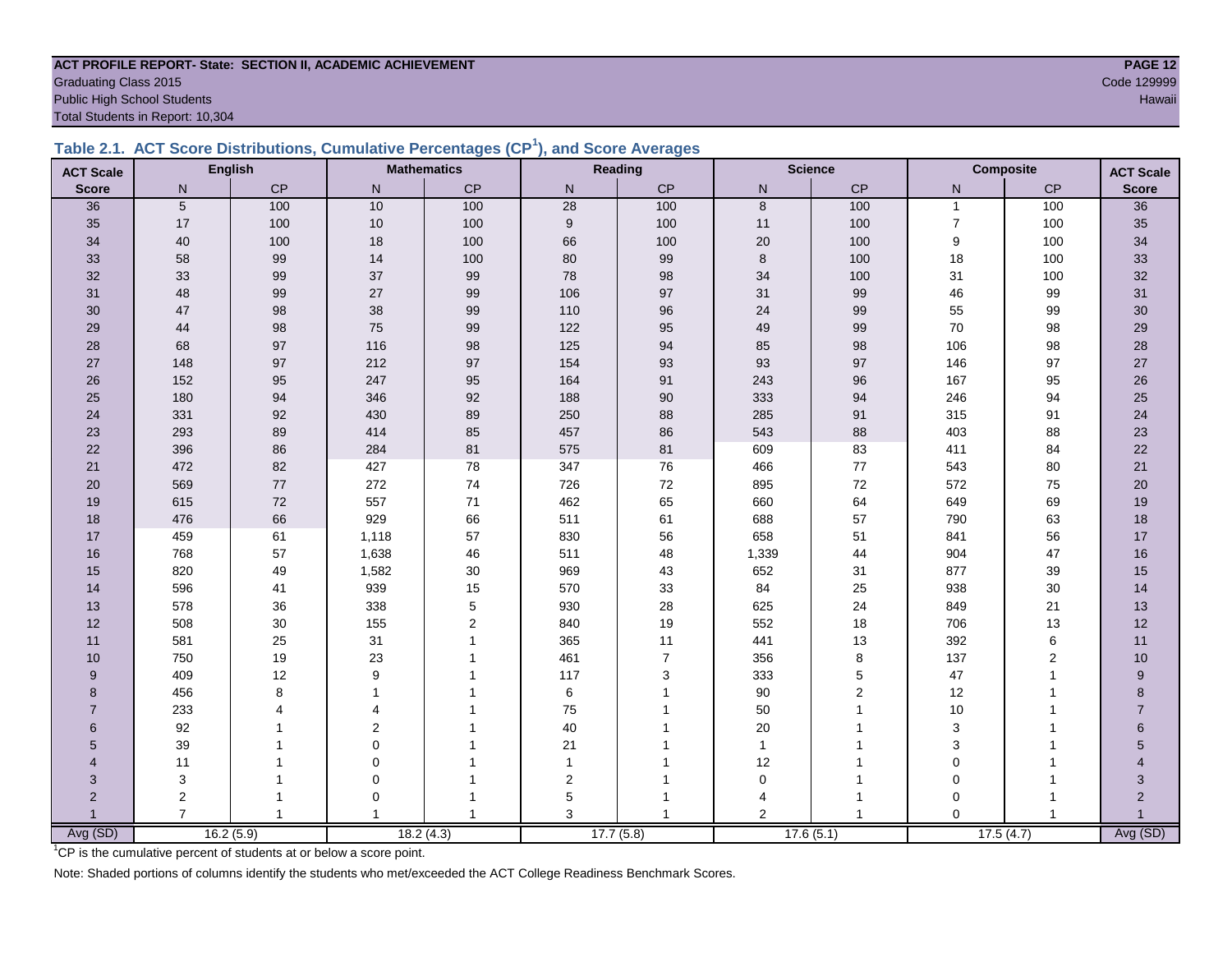#### **ACT PROFILE REPORT- State: SECTION II, ACADEMIC ACHIEVEMENT PAGE 13** Graduating Class 2015 Code 129999 Public High School Students Hawaii

Total Students in Report: 10,304

|                  | rasio E.E. 7101 Casocolo Biotrisationoj Camalativo i creontagoo (Cr. 7) ana Casocolo Averagoo | <b>English</b> |                          |     | Reading<br><b>Mathematics</b> |           |                        |                         |                       |           |                     |           |                        |     |                  |
|------------------|-----------------------------------------------------------------------------------------------|----------------|--------------------------|-----|-------------------------------|-----------|------------------------|-------------------------|-----------------------|-----------|---------------------|-----------|------------------------|-----|------------------|
|                  |                                                                                               |                |                          |     | <b>Social Studies/</b>        |           |                        |                         | <b>Pre/Elementary</b> |           | Algebra/ Coordinate |           | <b>Plane Geometry/</b> |     |                  |
| <b>ACT Scale</b> | <b>Usage/ Mechanics</b>                                                                       |                | <b>Rhetorical Skills</b> |     | <b>Sciences</b>               |           | <b>Arts/Literature</b> |                         | Algebra               |           | <b>Geometry</b>     |           | <b>Trigonometry</b>    |     | <b>ACT Scale</b> |
| <b>Score</b>     | N                                                                                             | <b>CP</b>      | N <sub>1</sub>           | CP  | N                             | <b>CP</b> | N                      | <b>CP</b>               | N                     | <b>CP</b> | N.                  | <b>CP</b> | N.                     | CP  | <b>Score</b>     |
| 18               | 83                                                                                            | 100            | 35                       | 100 | 99                            | 100       | 141                    | 100                     | 85                    | 100       | 19                  | 100       | 18                     | 100 | 18               |
| 17               | 158                                                                                           | 99             | 16                       | 100 | 148                           | 99        | 256                    | 99                      | 108                   | 99        | 24                  | 100       | 5                      | 100 | 17               |
| 16               | 117                                                                                           | 98             | 147                      | 100 | 158                           | 98        | 360                    | 96                      | 174                   | 98        | 57                  | 100       | 105                    | 100 | 16               |
| 15               | 117                                                                                           | 97             | 228                      | 98  | 397                           | 96        | 126                    | 93                      | 243                   | 96        | 141                 | 99        | 149                    | 99  | 15               |
| 14               | 301                                                                                           | 95             | 301                      | 96  | 243                           | 92        | 460                    | 91                      | 314                   | 94        | 360                 | 98        | 415                    | 97  | 14               |
| 13               | 231                                                                                           | 92             | 388                      | 93  | 579                           | 90        | 503                    | 87                      | 764                   | 91        | 577                 | 94        | 766                    | 93  | 13               |
| 12               | 475                                                                                           | 90             | 521                      | 89  | 506                           | 84        | 586                    | 82                      | 605                   | 84        | 501                 | 89        | 618                    | 86  | 12               |
| 11               | 639                                                                                           | 86             | 832                      | 84  | 590                           | 79        | 627                    | 76                      | 591                   | 78        | 1,362               | 84        | 763                    | 80  | 11               |
| 10               | 1,103                                                                                         | 79             | 827                      | 76  | 1,475                         | 74        | 699                    | 70                      | 767                   | 72        | 1,158               | 70        | 1,928                  | 72  | 10               |
| 9                | 895                                                                                           | 69             | 1.365                    | 68  | 989                           | 59        | 738                    | 64                      | 1,285                 | 65        | 2,385               | 59        | 1,218                  | 54  | 9                |
| 8                | 936                                                                                           | 60             | 1.159                    | 55  | 1,221                         | 50        | 1.449                  | 56                      | 1,435                 | 52        | 1.407               | 36        | 1,237                  | 42  | 8                |
| $\overline{7}$   | 991                                                                                           | 51             | 1,115                    | 44  | 1,105                         | 38        | 778                    | 42                      | 1,502                 | 38        | 1,090               | 22        | 1,233                  | 30  | $\overline{7}$   |
| 6                | 1,019                                                                                         | 41             | 1,101                    | 33  | 1,707                         | 27        | 1,467                  | 35                      | 1,302                 | 24        | 70                  | 12        | 903                    | 18  | 6                |
| 5                | 1,004                                                                                         | 31             | 612                      | 22  | 632                           | 11        | 753                    | 21                      | 516                   | 11        | 682                 | 11        | 93                     | 9   | 5                |
|                  | 914                                                                                           | 22             | 1.104                    | 16  | 39                            | 4         | 915                    | 13                      | 480                   | 6         | 60                  | 5         | 531                    | 8   | $\overline{4}$   |
| 3                | 859                                                                                           | 13             | 400                      | 5   | 258                           | 4         | 250                    | 4                       | 96                    |           | 321                 | 4         | 46                     | 3   | 3                |
| 2                | 382                                                                                           | 4              | 131                      |     | 105                           | 2         | 187                    | $\overline{2}$          | 30                    |           | 14                  |           | 219                    | 3   | $\overline{2}$   |
|                  | 80                                                                                            |                | 22                       |     | 53                            |           | 9                      | $\overline{\mathbf{A}}$ | $\overline{7}$        |           | 76                  |           | 57                     |     |                  |
| Avg (SD)         | 7.7(3.6)                                                                                      |                | 8.2(3.3)                 |     | 8.9(3.3)                      |           | 8.7(3.8)               |                         | 8.9(3.2)              |           | 9.2(2.7)            |           | 9.1(3.0)               |     | Avg (SD)         |

**Table 2.2. ACT Subscore Distributions, Cumulative Percentages (CP<sup>1</sup> ), and Subscore Averages**

<sup>1</sup>CP is the cumulative percent of students at or below a score point.

#### **Table 2.3. ACT Score Quartile Values**

| <b>Quartile</b>      | Enalish | <b>Mathematics</b> | <b>Reading</b> | <b>Science</b> | Composite |
|----------------------|---------|--------------------|----------------|----------------|-----------|
| Q3 (75th Percentile) | 20      | c.<br><u>_</u>     | n.<br><u>_</u> | <u>.</u>       | 20        |
| Q2 (50th Percentile) | 16      |                    |                |                |           |
| Q1 (25th Percentile) |         |                    |                |                |           |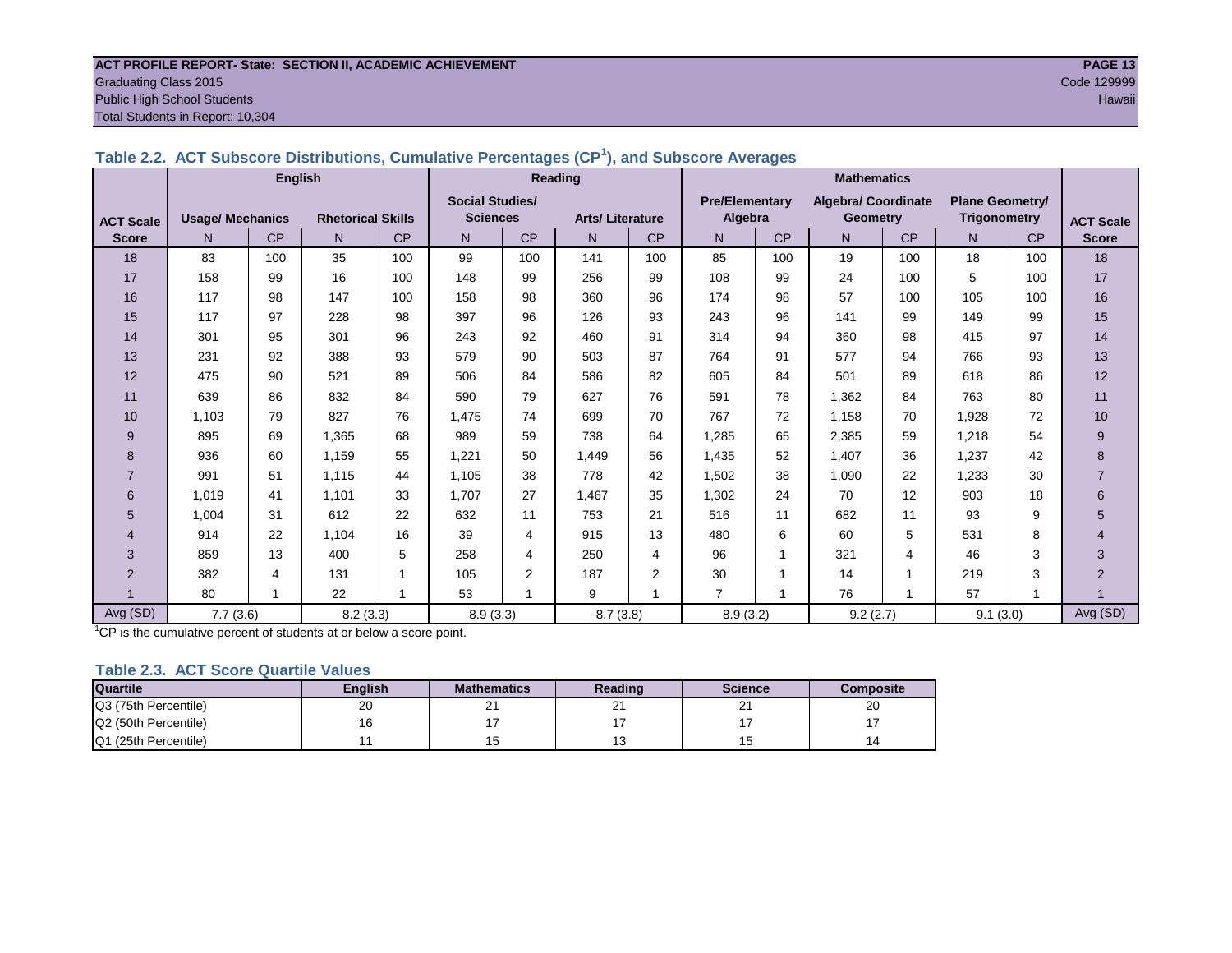#### **Table 2.4. Average ACT Composite Scores for Race/Ethnicity by Level of Preparation**

| <b>Student</b>  |                                 | Number of Students | <b>Percent Taking</b>     |                     | <b>Average ACT Composite Score</b> |
|-----------------|---------------------------------|--------------------|---------------------------|---------------------|------------------------------------|
| <b>Group</b>    | <b>Race/Ethnicity</b>           | <b>Tested</b>      | Core or More <sup>1</sup> | <b>Core or More</b> | <b>Less Than Core</b>              |
|                 | <b>All Students</b>             | 10,304             | 51                        | 19.1                | 15.9                               |
|                 | Black/African American          | 130                | 50                        | 19.2                | 15.6                               |
|                 | American Indian/Alaska Native   | 13                 | 23                        | 21.0                | 16.7                               |
|                 | <b>I</b> White                  | 764                | 62                        | 21.8                | 18.4                               |
| <b>State</b>    | Hispanic/Latino                 | 1,311              | 51                        | 18.5                | 15.7                               |
|                 | Asian                           | 3,271              | 57                        | 19.7                | 16.6                               |
|                 | Native Hawaiian/Other Pac. Isl. | 1,254              | 36                        | 15.7                | 13.9                               |
|                 | Two or more races               | 2,692              | 54                        | 19.2                | 16.5                               |
|                 | Prefer not/No Response          | 869                | 28                        | 17.5                | 14.6                               |
|                 | <b>All Students</b>             | 1,924,436          | 72                        | 21.9                | 18.9                               |
|                 | Black/African American          | 252,566            | 67                        | 17.8                | 15.9                               |
|                 | American Indian/Alaska Native   | 14,711             | 61                        | 19.0                | 16.5                               |
|                 | <b>White</b>                    | 1,057,803          | 76                        | 23.2                | 20.2                               |
| <b>National</b> | Hispanic/Latino                 | 299,920            | 71                        | 19.6                | 17.4                               |
|                 | Asian                           | 87,499             | 79                        | 24.5                | 22.0                               |
|                 | Native Hawaiian/Other Pac. Isl. | 6,090              | 62                        | 20.3                | 16.5                               |
|                 | Two or more races               | 76,066             | 73                        | 22.0                | 19.3                               |
|                 | Prefer not/No Response          | 129,781            | 54                        | 22.6                | 18.5                               |

<sup>1</sup>"Core or More" results correspond to students taking four or more years of English AND three or more years each of math, social studies, and natural science.

#### **Table 2.5. Average ACT Scores by Race/Ethnicity**

| <b>Student</b><br><b>Group</b> | <b>Race/Ethnicity</b>           | <b>English</b> | <b>Mathematics</b> | <b>Reading</b> | <b>Science</b> | <b>Composite</b> |
|--------------------------------|---------------------------------|----------------|--------------------|----------------|----------------|------------------|
|                                |                                 |                |                    |                |                |                  |
|                                | <b>All Students</b>             | 16.2           | 18.2               | 17.7           | 17.6           | 17.5             |
|                                | <b>Black/African American</b>   | 15.9           | 17.3               | 17.6           | 17.0           | 17.1             |
|                                | American Indian/Alaska Native   | 15.5           | 18.0               | 18.2           | 16.7           | 17.2             |
|                                | White                           | 20.1           | 20.0               | 21.6           | 20.3           | 20.6             |
| <b>State</b>                   | Hispanic/Latino                 | 15.9           | 17.5               | 17.5           | 17.0           | 17.1             |
|                                | Asian                           | 16.9           | 19.4               | 18.1           | 18.7           | 18.4             |
|                                | Native Hawaiian/Other Pac. Isl. | 12.5           | 15.9               | 14.4           | 14.8           | 14.5             |
|                                | Two or more races               | 16.8           | 18.4               | 18.3           | 17.9           | 18.0             |
|                                | Prefer not/No Response          | 13.7           | 16.6               | 15.5           | 15.6           | 15.4             |
|                                | <b>All Students</b>             | 20.4           | 20.8               | 21.4           | 20.9           | 21.0             |
|                                | Black/African American          | 15.9           | 17.2               | 17.4           | 17.3           | 17.1             |
|                                | American Indian/Alaska Native   | 16.6           | 18.1               | 18.4           | 18.2           | 17.9             |
|                                | White                           | 22.1           | 21.9               | 22.9           | 22.2           | 22.4             |
| <b>National</b>                | Hispanic/Latino                 | 17.8           | 19.1               | 19.2           | 19.0           | 18.9             |
|                                | Asian                           | 23.0           | 25.0               | 23.3           | 23.6           | 23.9             |
|                                | Native Hawaiian/Other Pac. Isl. | 17.7           | 19.2               | 18.9           | 18.8           | 18.8             |
|                                | Two or more races               | 20.7           | 20.8               | 21.8           | 21.1           | 21.2             |
|                                | Prefer not/No Response          | 19.9           | 20.5               | 21.1           | 20.5           | 20.6             |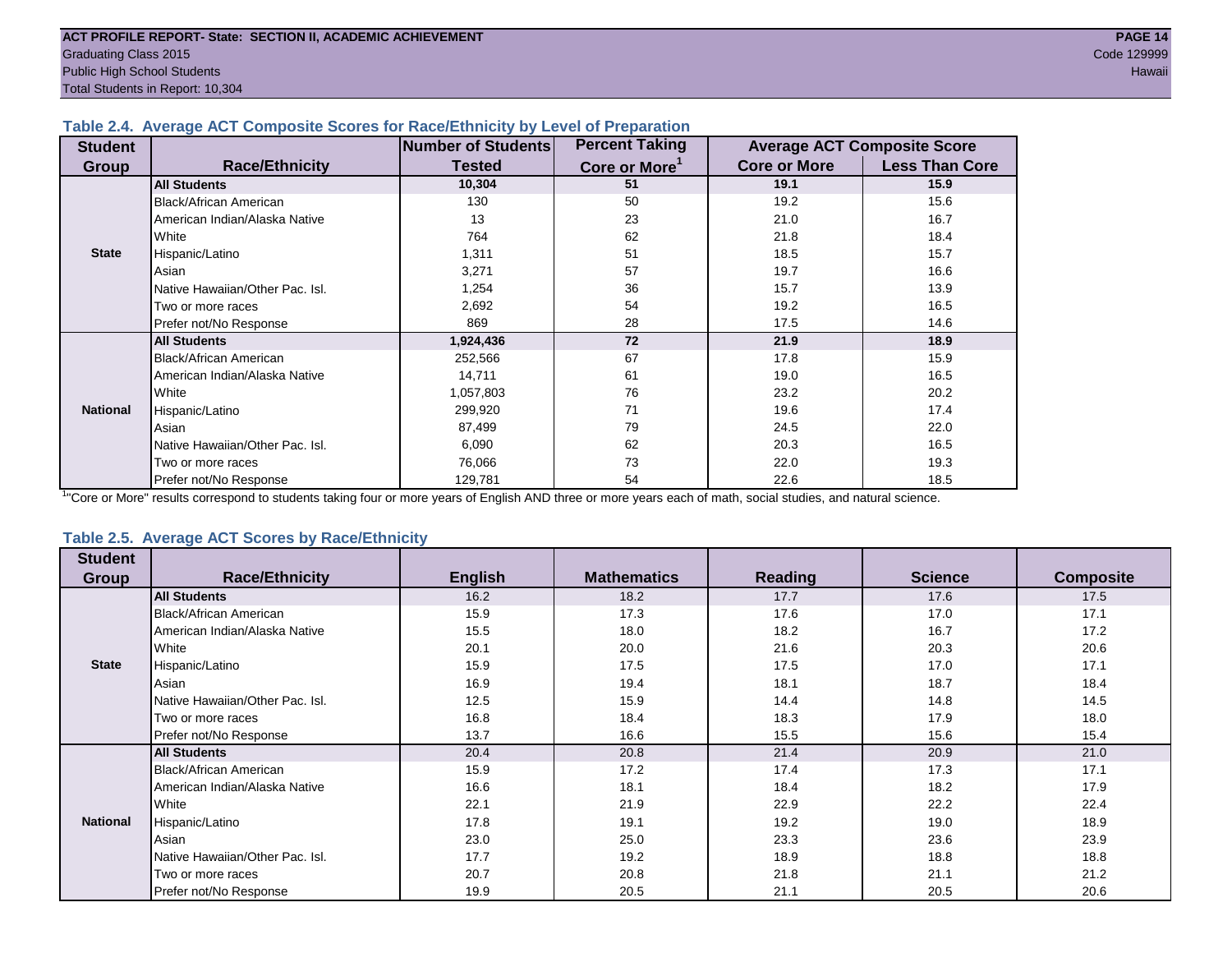#### **ACT PROFILE REPORT- State: SECTION II, ACADEMIC ACHIEVEMENT** *PAGE 15* Graduating Class 2015 Code 129999 Public High School Students Hawaii Total Students in Report: 10,304

#### **Table 2.6. Percent of Students in College Readiness Standards (CRS) Score Ranges**

| <b>Student</b>  | <b>CRS</b> |         | <b>English</b> |         | <b>Mathematics</b>    |         | Reading | <b>Science</b> |          |  |
|-----------------|------------|---------|----------------|---------|-----------------------|---------|---------|----------------|----------|--|
| Group           | Range      | N       | %              | N       | %                     | N       | %       | N              | %        |  |
|                 | 33 to 36   | 120     |                | 52      |                       | 183     | 2       | 47             | $\Omega$ |  |
|                 | 28 to 32   | 240     | 2              | 293     | 3                     | 541     | 5       | 223            |          |  |
|                 | 24 to 27   | 811     | 8              | 1,235   | 12                    | 756     |         | 954            |          |  |
| <b>State</b>    | 20 to 23   | 1,730   | 17             | 1,397   | 14                    | 2,105   | 20      | 2,513          | 24       |  |
|                 | 16 to 19   | 2,318   | 22             | 4,242   | 41                    | 2,314   | 22      | 3,345          | 32       |  |
|                 | 13 to 15   | 1,994   | 19             | 2,859   | 28                    | 2,469   | 24      | 1,361          | 13       |  |
|                 | 01 to 12   | 3,091   | 30             | 226     | $\mathbf{2}^{\prime}$ | 1,936   | 19      | 1.861          | 18       |  |
|                 | 33 to 36   | 100,774 | 5              | 54,201  | 3                     | 114,663 | 6       | 62,731         | 3        |  |
|                 | 28 to 32   | 198,676 | 10             | 185,515 | 10                    | 261.565 | 14      | 140,666        |          |  |
|                 | 24 to 27   | 303,299 | 16             | 384,130 | 20                    | 281.364 | 15      | 388,063        | 20       |  |
| <b>National</b> | 20 to 23   | 444,997 | 23             | 352,854 | 18                    | 463,232 | 24      | 559,967        | 29       |  |
|                 | 16 to 19   | 357,690 | 19             | 646,399 | 34                    | 409,189 | 21      | 462,353        | 24       |  |
|                 | 13 to 15   | 277,710 | 14             | 283,831 | 15                    | 264,288 | 14      | 200,383        | 10       |  |
|                 | 01 to 12   | 241.290 | 13             | 17.506  |                       | 130,135 |         | 110,273        | 6        |  |

#### **Table 2.7. Average ACT Scores by Gender**

| <b>Student Group</b> | <b>Gender</b> |           |         |         |                    | <b>Average ACT Scores</b> |         |           |
|----------------------|---------------|-----------|---------|---------|--------------------|---------------------------|---------|-----------|
|                      |               | N         | Percent | English | <b>Mathematics</b> | Reading                   | Science | Composite |
|                      | Males         | 5,168     | 50      | 15.5    | 18.3               | 17.1                      | 17.4    | 17.2      |
| <b>State</b>         | Females       | 5,092     | 49      | 16.9    | 18.2               | 18.3                      | 17.9    | 17.9      |
|                      | Missing       | 44        |         | 11.2    | 15.0               | 13.6                      | 13.5    | 13.5      |
|                      | Males         | 895,775   | 47      | 20.0    | 21.3               | 21.2                      | 21.3    | 21.1      |
| <b>National</b>      | Females       | 1,013,212 | 53      | 20.8    | 20.4               | 21.6                      | 20.6    | 21.0      |
|                      | Missing       | 15,449    |         | 15.7    | 17.7               | 17.6                      | 17.5    | 17.3      |

#### **Table 2.8. Percent of Students Who Met College Readiness Benchmark Scores by Gender**

| <b>Student Group</b> | <b>Gender</b> |         |                    | <b>Percent of Students</b> |         | Met      |
|----------------------|---------------|---------|--------------------|----------------------------|---------|----------|
|                      |               | English | <b>Mathematics</b> | Reading                    | Science | All Four |
| <b>State</b>         | Males         | 34      | 23                 | 23                         | 18      |          |
|                      | Females       | 44      | 21                 | 26                         |         | 10       |
| <b>National</b>      | Males         | 61      | 46                 | 45                         | 42      | 30       |
|                      | Females       | 66      | 39                 | 47                         | 36      | 26       |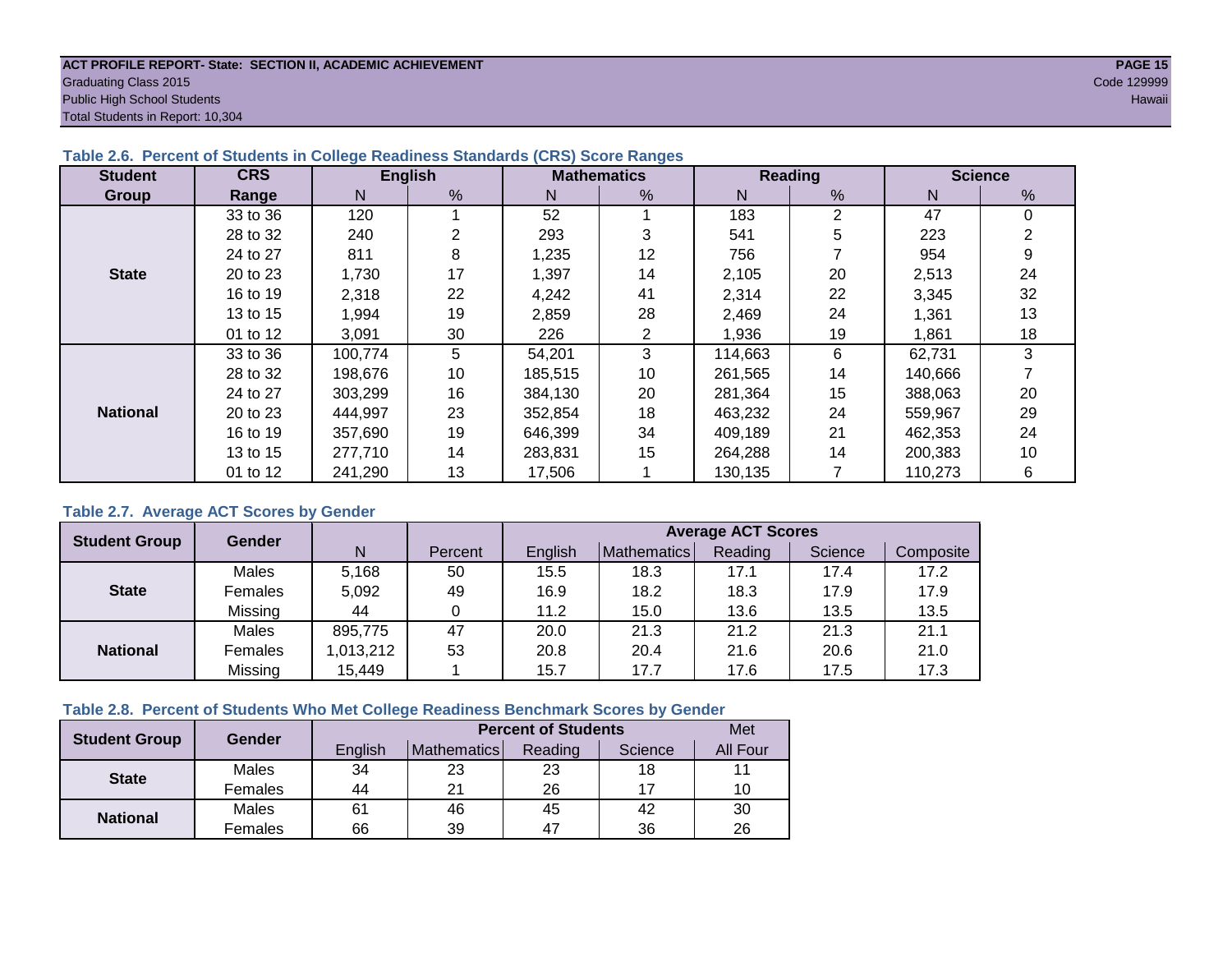#### **ACT PROFILE REPORT- State: SECTION II, ACADEMIC ACHIEVEMENT PAGE 16** Graduating Class 2015 Code 129999 Public High School Students **Hawaii** Hawaii Alexander School Students Hawaii Hawaii Hawaii Hawaii Hawaii Hawaii Hawaii Hawaii Hawaii Hawaii Hawaii Hawaii Hawaii Hawaii Hawaii Hawaii Hawaii Hawaii Hawaii Hawaii Hawaii Hawai Total Students in Report: 10,304

#### **Table 2.9. College Readiness Benchmark (CRB) Percent and Average ACT Scores by Overall High School Curriculum**

| <b>Student</b>  | Curriculum                  | N        |       | <b>English</b> | <b>Mathematics</b> |      | <b>Reading</b> |      |       | <b>Science</b> |                       | <b>Composite</b> |
|-----------------|-----------------------------|----------|-------|----------------|--------------------|------|----------------|------|-------|----------------|-----------------------|------------------|
| <b>Group</b>    | $\mathsf{Taken}^\mathsf{T}$ |          | CRB % | Avg            | CRB %              | Avg  | CRB %          | Avg  | CRB % | Ava            | $CRB \%$ <sup>4</sup> | Avg              |
|                 | Core or More <sup>2</sup>   | 5,233    | 52    | 18.0           | 32                 | 19.6 | 33             | 19.3 | 25    | 19.2           | 16                    | 19.1             |
| <b>State</b>    | Less than Core              | 3,416    | 25    | 14.3           | 12                 | 16.9 | 16             | 16.1 |       | 16.1           |                       | 15.9             |
|                 | $M$ issing $3$              | ,655     | 26    | 14.2           | 13                 | 16.9 | 16             | 15.9 | 10    | 15.9           |                       | 15.8             |
|                 | Core or More                | ,389,338 | 71    | 21.4           | 49                 | 21.7 | 52             | 22.3 | 44    | 21.8           | 33                    | 21.9             |
| <b>National</b> | Less than Core              | 424,562  | 48    | 18.0           | 27                 | 18.9 | 32             | 19.3 | 24    | 19.0           | 16                    | 18.9             |
|                 | Missing                     | 110,536  | 38    | 16.3           | 19                 | 17.8 | 25             | 18.0 | 19    | 17.8           |                       | 17.6             |

<sup>1</sup> "Curriculum Taken" reflects overall high school curriculum in this table.

 $^2$  "Core or More" results correspond to students taking four or more years of English AND three or more years each of math, social studies, and natural science.

 $3$  Zero years or no coursework information reported in one or more content areas.

 $4$  Composite CRB% results reflect students who met all four subject-area benchmarks.

#### **Table 2.10. College Readiness Benchmark (CRB) Percent and Average ACT Scores by Content-Specific Curriculum**

| <b>Student</b>  | Curriculum                |          | <b>English</b> |      |           | <b>Mathematics</b> |      |          | Reading |      |          | <b>Science</b> |      |  |
|-----------------|---------------------------|----------|----------------|------|-----------|--------------------|------|----------|---------|------|----------|----------------|------|--|
| Group           | <b>Taken</b>              |          | CRB %          | Avg  |           | CRB %              | Avg  | N        | CRB %   | Avg  | N        | CRB %          | Avg  |  |
|                 | Core or More <sup>2</sup> | 7,128    | 45             | 17.1 | 7,907     | 26                 | 18.8 | 6,630    | 30      | 18.7 | 7,444    | 21             | 18.4 |  |
| <b>State</b>    | Less than Core            | ,732     | 22             | 13.6 | 905       |                    | 15.3 | 2,108    | 13      | 15.5 | 1,313    |                | 15.1 |  |
|                 | Missing                   | .444     | 28             | 14.5 | .492      | 14                 | 17.0 | ,566     | 16      | 16.0 | ,547     | 10             | 16.0 |  |
|                 | Core or More              | ,732,463 | 67             | 20.8 | 1,743,121 | 45                 | 21.2 | .627,689 | 49      | 21.8 | ,592,830 | 42             | 21.5 |  |
| <b>National</b> | Less than Core            | 93,944   | 36             | 15.9 | 78,951    |                    | 16.3 | 194,720  | 34      | 19.5 | 227,926  | 18             | 18.1 |  |
|                 | Missing                   | 98,029   | 40             | 16.5 | 102,364   | 20                 | 17.8 | 102,027  | 26      | 18.7 | 103,680  | 20             | 18.0 |  |

<sup>1</sup>"Curriculum Taken" reflects content-specific curriculum in this table.

<sup>2</sup> "Core or More" results correspond to students taking four or more years of English or three or more years of math, social studies, or natural science, respectively. For instance, Reading "Core or More" results correspond to students taking three or more years of social studies, regardless of courses taken in other content areas.

 $3$  Zero years or no coursework information reported in the specified content area.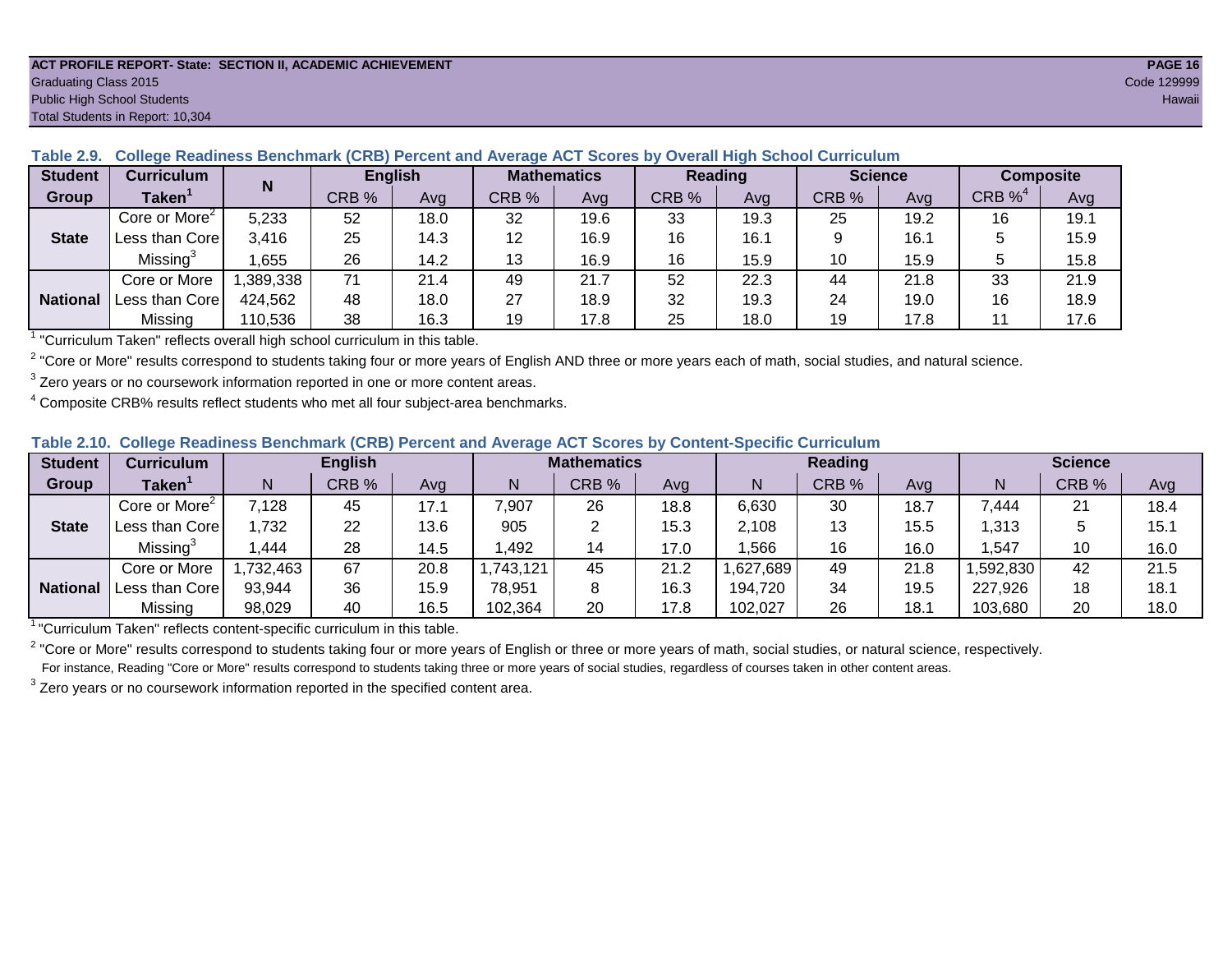## Section III College Readiness and the Impact of Course Rigor

Beginning with the Graduating Class of 2013, all students whose scores are college reportable, both standard and extended time tests, are now included. Also beginning with the 2013 Graduating Class data, College Readiness Benchmarks for Reading and Science were updated to reflect the most recent college coursework research.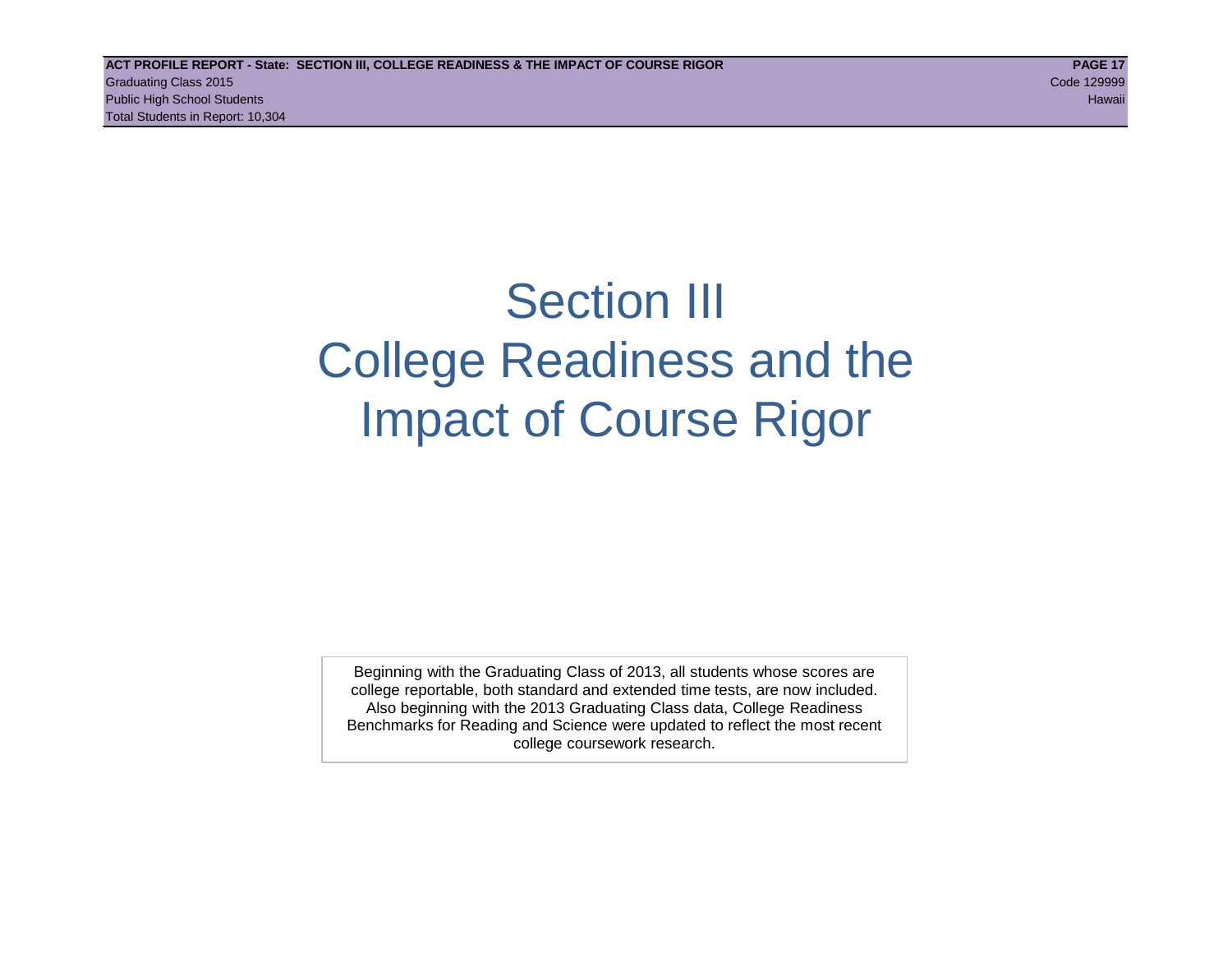#### **ACT PROFILE REPORT - State: SECTION III, COLLEGE READINESS & THE IMPACT OF COURSE RIGOR PAGE 18** Graduating Class 2015 Code 129999 Public High School Students **Hawaii** Hawaii Alexander School Students Hawaii Alexander School Students Hawaii Hawaii Total Students in Report: 10,304

### **Figure 3.1. Percent of Students Who Met ACT College Readiness Benchmark Scores by Race/Ethnicity: ENGLISH**

57 88 56 63 34 54 64 61 43 12 44 37 66 46 36 39 100 80 60 40 20 0 20 40 60 80 100 Asian  $N = 3271$ %  $Ready = 44$ Two or More Races  $N = 2692$ %  $Ready = 43$ Hispanic/Latino  $N = 1311$ % Ready = 37 White  $N = 764$ %  $Reachy = 66$ American Indian/Alaska Native  $N = 13$  $%$  Ready = 46 Black/African American  $N = 130$ %  $Reach = 36$ All Students  $N = 10304$  $%$  Ready = 39 Native Hawaiian/Other Pac. Isl.  $N = 1254$ % Ready = 12

ACT English Benchmark Score = **18**

**□ Percent Ready DPercent Not Ready**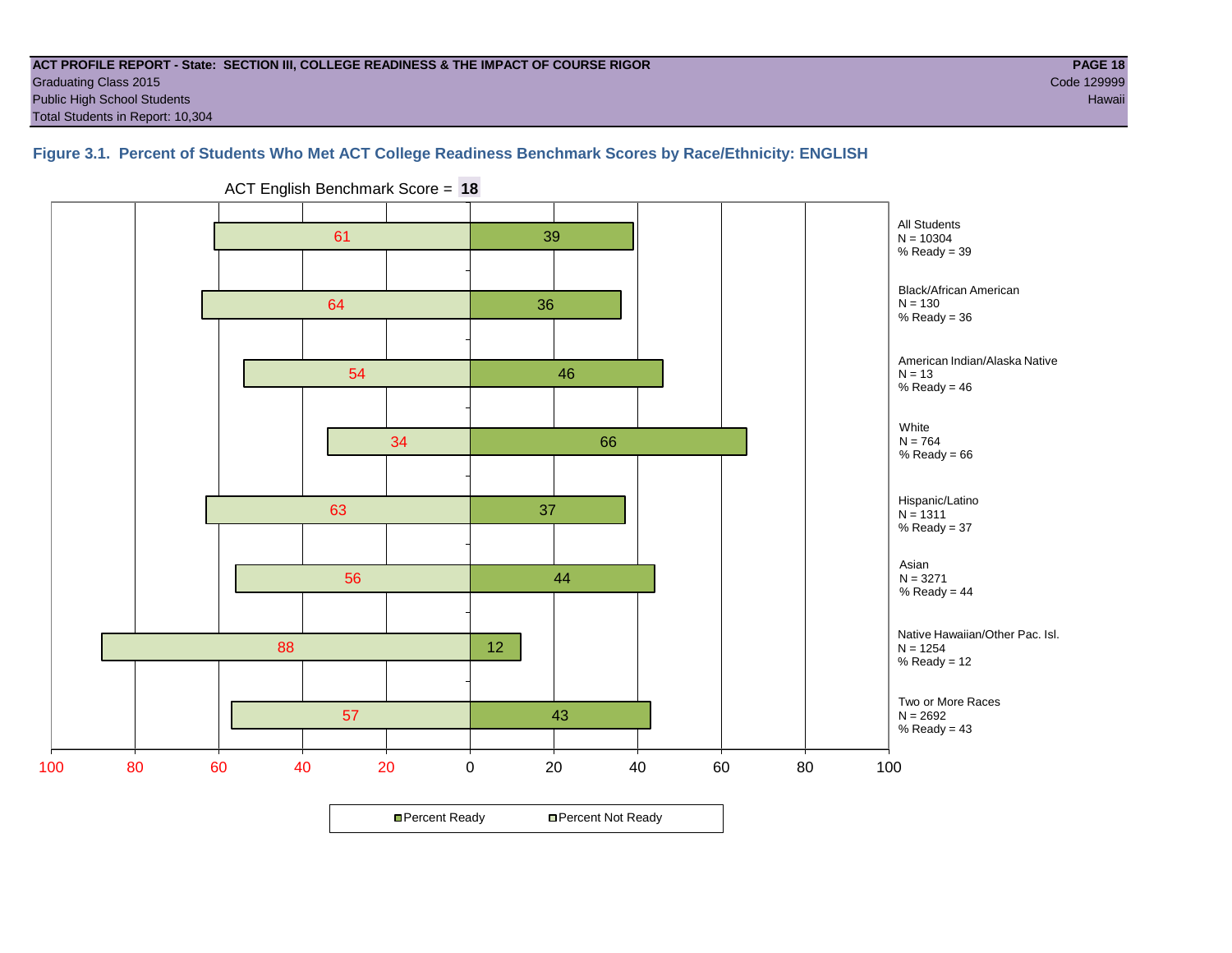#### **ACT PROFILE REPORT - State: SECTION III, COLLEGE READINESS & THE IMPACT OF COURSE RIGOR PAGE 19** Graduating Class 2015 Code 129999 Public High School Students **Hawaii** Hawaii Alexander School Students Hawaii Alexander School Students Hawaii Hawaii Total Students in Report: 10,304

### **Figure 3.2. Percent of Students Who Met ACT College Readiness Benchmark Scores by Race/Ethnicity: MATHEMATICS**



**□ Percent Ready DPercent Not Ready** 

ACT Mathematics Benchmark Score = **22**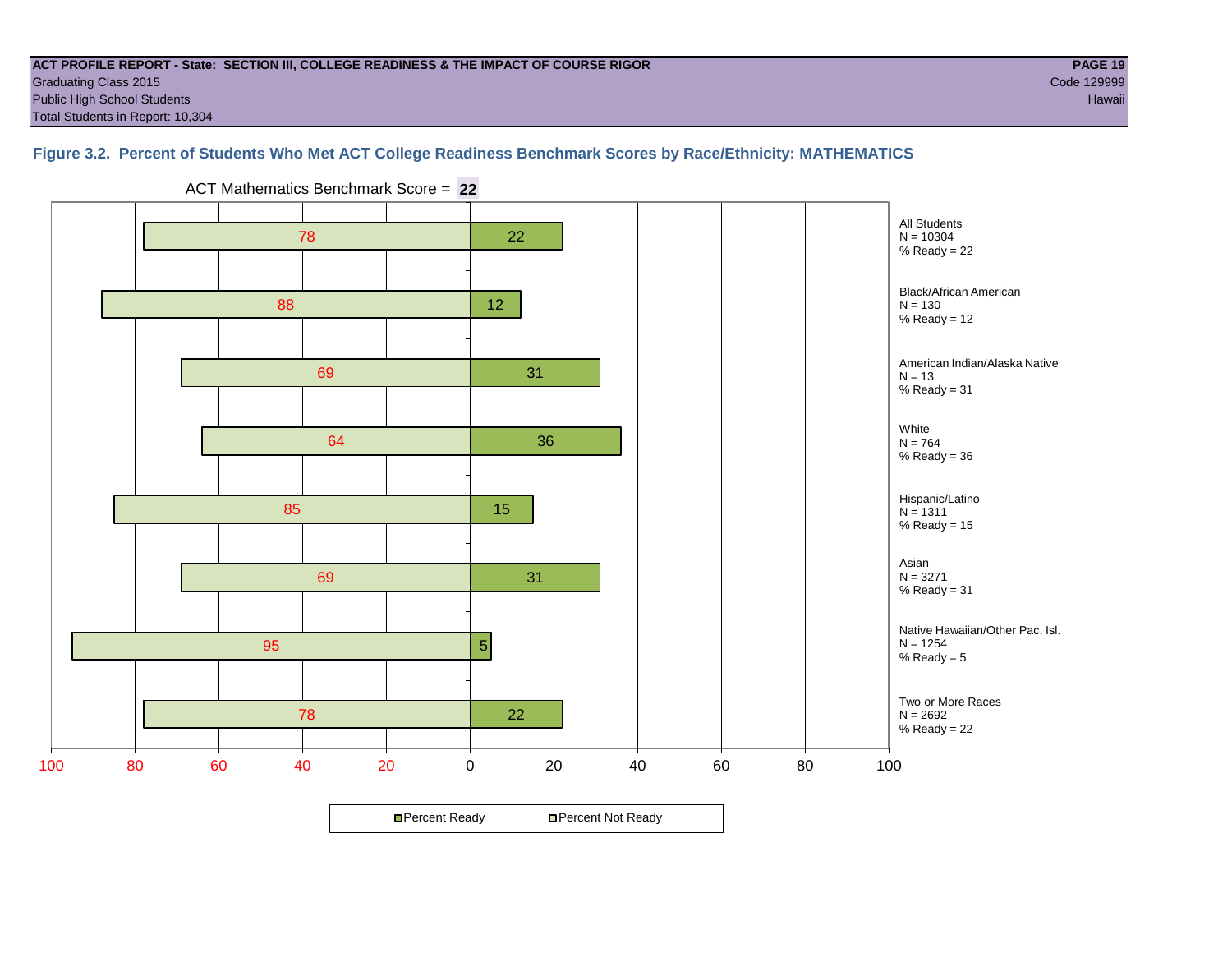#### **ACT PROFILE REPORT - State: SECTION III, COLLEGE READINESS & THE IMPACT OF COURSE RIGOR PAGE 20** Graduating Class 2015 Code 129999 Public High School Students **Hawaii** Hawaii Alexander School Students Hawaii Alexander School Students Hawaii Hawaii Total Students in Report: 10,304

All Students  $N = 10304$ %  $Reach = 24$ 

 $N = 130$  $%$  Ready = 26

 $N = 13$ %  $Reach = 46$ 

White  $N = 764$ %  $Reach = 48$ 

Asian  $N = 3271$ %  $Ready = 27$ 

 $N = 1254$ %  $Reach = 6$ 

Hispanic/Latino  $N = 1311$ %  $Reach = 22$ 

Two or More Races  $N = 2692$ %  $Ready = 27$ 

Native Hawaiian/Other Pac. Isl.

Black/African American

American Indian/Alaska Native

### **Figure 3.3. Percent of Students Who Met ACT College Readiness Benchmark Scores by Race/Ethnicity: READING**

73 78 52 54 74 76 27 22 48 46 26 24

27

**□ Percent Ready DPercent Not Ready** 

6

100 80 60 40 20 0 20 40 60 80 100

ACT Reading Benchmark Score = **22**

73

94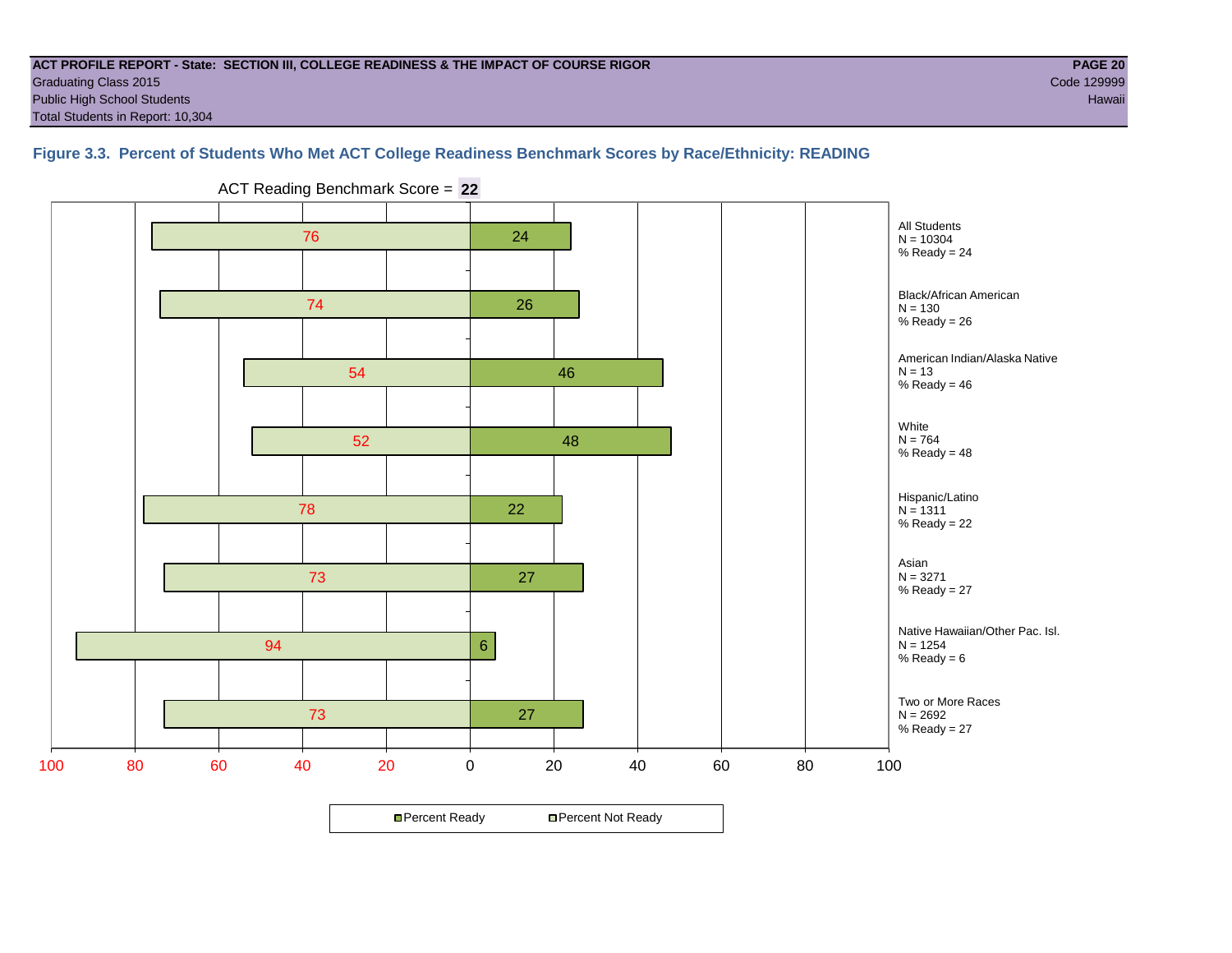#### **ACT PROFILE REPORT - State: SECTION III, COLLEGE READINESS & THE IMPACT OF COURSE RIGOR PAGE 21** Graduating Class 2015 Code 129999 Public High School Students **Hawaii** Hawaii Alexander School Students Hawaii Alexander School Students Hawaii Hawaii Total Students in Report: 10,304

#### **Figure 3.4. Percent of Students Who Met ACT College Readiness Benchmark Scores by Race/Ethnicity: SCIENCE**

82 97 78 88 65 85 88 83 18 3 22 12 35 15 12 17 100 80 60 40 20 0 20 40 60 80 100 All Students  $N = 10304$ %  $Reach = 17$ Black/African American  $N = 130$ %  $Ready = 12$ American Indian/Alaska Native  $N = 13$ % Ready =  $15$ White  $N = 764$  $%$  Ready = 35 Hispanic/Latino  $N = 1311$ %  $Ready = 12$ Asian N = 3271 %  $Ready = 22$ Two or More Races  $N = 2692$ %  $Reach = 18$ Native Hawaiian/Other Pac. Isl.  $N = 1254$  $%$  Ready = 3

ACT Science Benchmark Score = **23**

**□ Percent Ready DPercent Not Ready**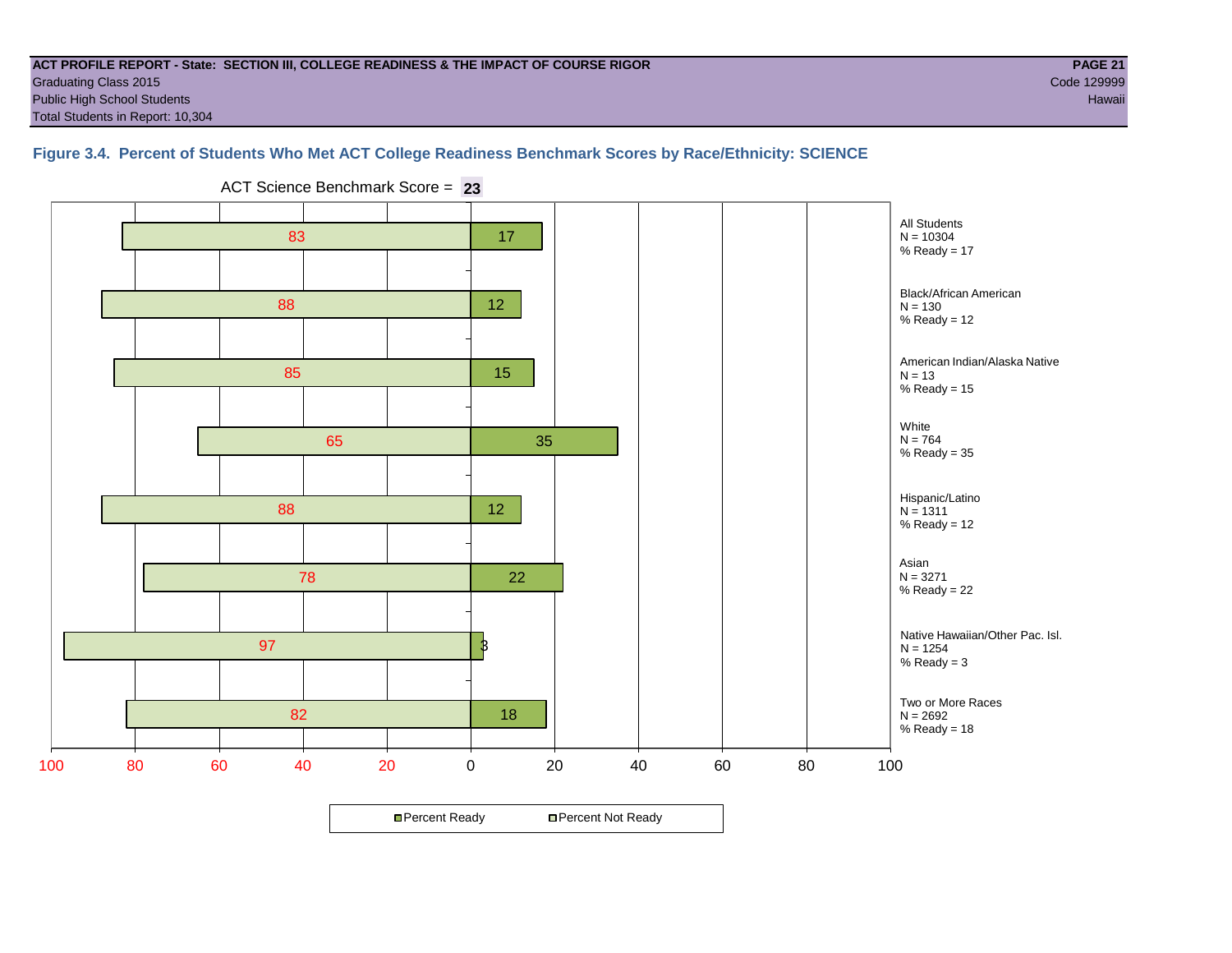#### **ACT PROFILE REPORT - State: SECTION III, COLLEGE READINESS & THE IMPACT OF COURSE RIGOR PAGE 22** Graduating Class 2015 Code 129999 Public High School Students **Hawaii** Hawaii Alexander School Students Hawaii Alexander School Students Hawaii Hawaii Total Students in Report: 10,304

**Figure 3.5. Percent of Students Who Met ACT College Readiness Benchmark Scores by Race/Ethnicity: ALL FOUR**

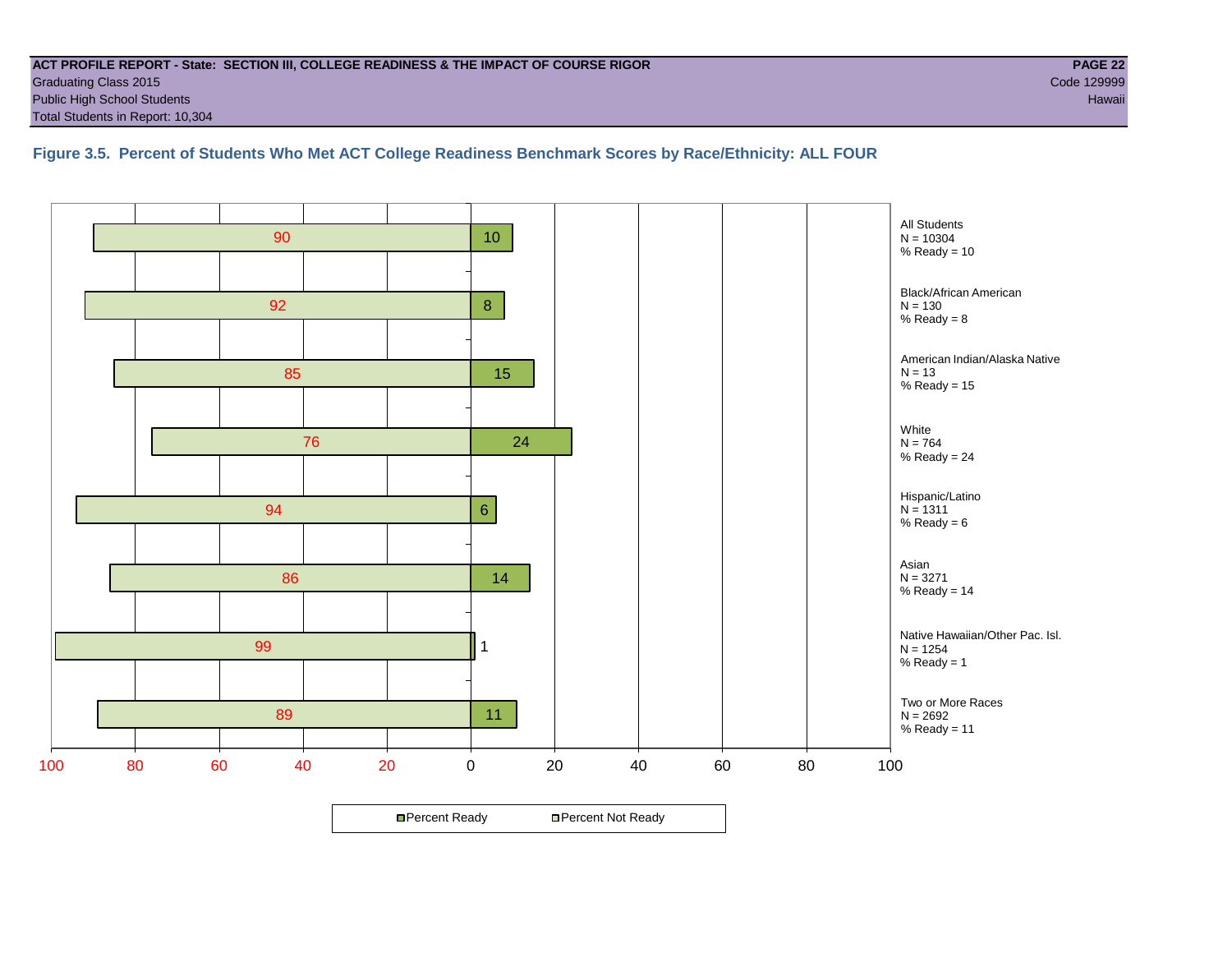#### **ACT PROFILE REPORT - State: SECTION III, COLLEGE READINESS & THE IMPACT OF COURSE RIGOR PAGE 23** Graduating Class 2015 Code 129999 Public High School Students Hawaii and the control of the control of the control of the control of the control of the control of the control of the control of the control of the control of the control of the control of the

Total Students in Report: 10,304

**Table 3.1. Average ACT Scores and Average ACT Score Changes by Common Course Patterns**

| <b>Course Pattern</b>                            |       |                | <b>All Students</b> |                       |              |                | <b>Males</b> |                       |                |                | <b>Females</b> |                        |
|--------------------------------------------------|-------|----------------|---------------------|-----------------------|--------------|----------------|--------------|-----------------------|----------------|----------------|----------------|------------------------|
|                                                  |       |                | <b>ACT</b>          | <b>Course Value</b>   |              |                | <b>ACT</b>   | <b>Course Value</b>   |                |                | <b>ACT</b>     | <b>Course Value</b>    |
| <b>ENGLISH COURSE PATTERN</b>                    | N.    | Percent        | English             | Added                 | $\mathsf{N}$ | Percent        | English      | Added                 | N              | Percent        | English        | $A$ dded <sup>1</sup>  |
| Eng 9, Eng 10, Eng 11, Eng 12, & Other English   | 807   | 8              | 18.4                | 4.8                   | 345          | $\overline{7}$ | 17.3         | 4.3                   | 462            | 9              | 19.2           | 4.7                    |
| Eng 9, Eng 10, Eng 11, Eng 12                    | 6.321 | 61             | 17.0                | 3.4                   | 3,095        | 60             | 16.4         | 3.4                   | 3,218          | 63             | 17.5           | 3.0                    |
| Less than 4 years of English                     | 1,732 | 17             | 13.6                |                       | 956          | 18             | 13.0         | $\overline{a}$        | 770            | 15             | 14.5           |                        |
| Zero years / no English courses reported         | 1,444 | 14             | 14.5                |                       | 772          | 15             | 13.9         |                       | 642            | 13             | 15.3           |                        |
|                                                  |       |                | <b>ACT</b>          | <b>Course Value</b>   |              |                | <b>ACT</b>   | <b>Course Value</b>   |                |                | <b>ACT</b>     | <b>Course Value</b>    |
| <b>IMATHEMATICS COURSE PATTERN</b>               | N.    | Percent        | Math                | $A$ dded <sup>1</sup> | $\mathsf{N}$ | Percent        | Math         | Added <sup>1</sup>    | $\overline{N}$ | Percent        | <b>Math</b>    | $A$ dded <sup>1</sup>  |
| Alg 1, Alg 2, Geom, Trig, & Calc                 | 835   | 8              | 21.9                | 6.6                   | 399          | 8              | 22.6         | 7.2                   | 436            | 9              | 21.2           | 6.0                    |
| Alg 1, Alg 2, Geom, Trig, & Other Adv Math       | 737   | $\overline{7}$ | 20.8                | 5.5                   | 279          | 5              | 21.4         | 6.0                   | 458            | 9              | 20.5           | 5.3                    |
| Alg 1, Alg 2, Geom, & Trig                       | 1,243 | 12             | 18.6                | 3.3                   | 569          | 11             | 18.9         | 3.5                   | 673            | 13             | 18.5           | 3.3                    |
| Alg 1, Alg 2, Geom, & Other Adv Math             | 950   | 9              | 18.3                | 3.0                   | 434          | 8              | 18.6         | 3.2                   | 515            | 10             | 18.0           | 2.8                    |
| Other comb of 4 or more years of Math            | 1,312 | 13             | 21.7                | 6.4                   | 663          | 13             | 21.8         | 6.4                   | 649            | 13             | 21.6           | 6.4                    |
| Alg 1, Alg 2, & Geom                             | 2,662 | 26             | 16.2                | 0.9                   | 1,408        | 27             | 16.3         | 0.9                   | 1,246          | 24             | 16.2           | 1.0                    |
| Other comb of 3 or 3.5 years of Math             | 168   | 2              | 17.4                | 2.1                   | 94           | 2              | 17.4         | 2.0                   | 74             | $\mathbf{1}$   | 17.4           | 2.2                    |
| Less than 3 years of Math                        | 905   | 9              | 15.3                |                       | 529          | 10             | 15.4         | $\sim$                | 372            | $\overline{7}$ | 15.2           |                        |
| Zero years / no Math courses reported            | 1.492 | 14             | 17.0                |                       | 793          | 15             | 17.1         | L,                    | 669            | 13             | 17.0           |                        |
|                                                  |       |                | <b>ACT</b>          | <b>Course Value</b>   |              |                | <b>ACT</b>   | <b>Course Value</b>   |                |                | <b>ACT</b>     | <b>Course Value</b>    |
| <b>I</b> SOCIAL SCIENCE COURSE PATTERN           | N.    | Percent        | Reading             | Added <sup>1</sup>    | $\mathsf{N}$ | Percent        | Reading      | Added                 | N              | Percent        | Reading        | A d d e d <sup>1</sup> |
| US Hist, World Hist, Am Gov, & Other Hist        | 872   | 8              | 18.5                | 3.0                   | 452          | 9              | 18.2         | 3.1                   | 419            | 8              | 18.8           | 2.6                    |
| Other comb of 4 or more years Social Science     | 3,089 | 30             | 19.3                | 3.8                   | 1,400        | 27             | 18.9         | 3.8                   | 1,687          | 33             | 19.8           | 3.6                    |
| US Hist, World Hist, & Am Gov                    | 470   | 5              | 16.6                | 1.1                   | 254          | 5              | 16.2         | 1.1                   | 216            | $\overline{4}$ | 17.1           | 0.9                    |
| Other comb of 3 or 3.5 years of Social Science   | 2,199 | 21             | 18.4                | 2.9                   | 1,031        | 20             | 17.9         | 2.8                   | 1,166          | 23             | 18.9           | 2.7                    |
| Less than 3 years of Social Science              | 2,108 | 20             | 15.5                |                       | 1,185        | 23             | 15.1         | $\tilde{\phantom{a}}$ | 915            | 18             | 16.2           |                        |
| Zero years / no Social Science courses reported  | 1.566 | 15             | 16.0                |                       | 846          | 16             | 15.6         | $\blacksquare$        | 689            | 14             | 16.5           |                        |
|                                                  |       |                | <b>ACT</b>          | <b>Course Value</b>   |              |                | <b>ACT</b>   | <b>Course Value</b>   |                |                | <b>ACT</b>     | <b>Course Value</b>    |
| NATURAL SCIENCE COURSE PATTERN                   | N.    | Percent        | Science             | Added <sup>1</sup>    | $\mathsf{N}$ | Percent        | Science      | Added <sup>1</sup>    | $\overline{N}$ | Percent        | Science        | A d d e d <sup>1</sup> |
| Gen Sci <sup>2</sup> , Bio, Chem, & Phys         | 3.167 | 31             | 19.1                | 4.0                   | 1,618        | 31             | 19.3         | 4.6                   | 1,547          | 30             | 18.8           | 3.3                    |
| Bio, Chem, Phys                                  | 680   | $\overline{7}$ | 20.6                | 5.5                   | 314          | 6              | 21.0         | 6.3                   | 365            | $\overline{7}$ | 20.3           | 4.8                    |
| Gen Sci <sup>2</sup> , Bio, Chem                 | 3,253 | 32             | 17.5                | 2.4                   | 1,446        | 28             | 17.1         | 2.4                   | 1,804          | 35             | 17.9           | 2.4                    |
| Other comb of 3 years of Natural Science         | 344   | 3              | 16.4                | 1.3                   | 196          | $\overline{4}$ | 16.3         | 1.6                   | 147            | 3              | 16.4           | 0.9                    |
| Less than 3 years of Natural Science             | 1,313 | 13             | 15.1                |                       | 759          | 15             | 14.7         |                       | 548            | 11             | 15.5           |                        |
| Zero years / no Natural Science courses reported | 1,547 | 15             | 16.0                |                       | 835          | 16             | 15.8         | $\sim$                | 681            | 13             | 16.4           |                        |

<sup>1</sup>Course value added is defined as the average ACT score change compared to course sequences in which students took

less than four years of English or less than three years of Mathematics, Social Science or Natural Science.

<sup>2</sup>Includes General, Physical and Earth Sciences.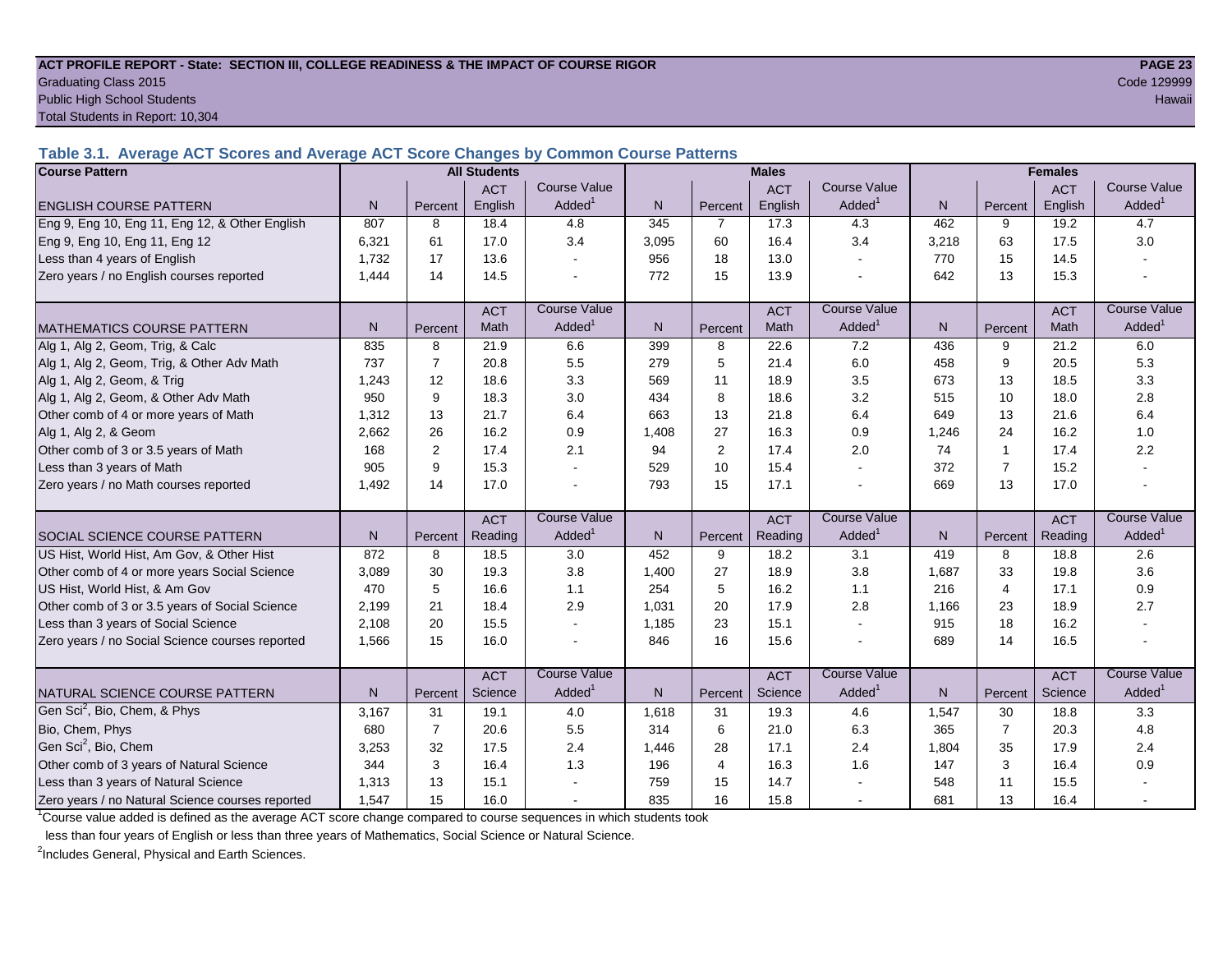#### ACT PROFILE REPORT - State: SECTION III, COLLEGE READINESS & THE IMPACT OF COURSE RIGOR **PAGE 24** Graduating Class 2015 Code 129999 Public High School Students Hawaii

Total Students in Report: 10,304

### **Table 3.2. College Readiness Percents by Common Course Patterns**

| <b>Course Pattern</b>                            |              |                       | <b>State</b> |                  |           |                       | <b>National</b> |                  |
|--------------------------------------------------|--------------|-----------------------|--------------|------------------|-----------|-----------------------|-----------------|------------------|
|                                                  |              | <b>Percent Taking</b> | Avg ACT      | Percent Who Met  |           | <b>Percent Taking</b> | Avg ACT         | Percent Who Met  |
| <b>ENGLISH COURSE PATTERN</b>                    | $\mathsf{N}$ | Pattern               | English      | <b>Benchmark</b> | N         | Pattern               | English         | <b>Benchmark</b> |
| Eng 9, Eng 10, Eng 11, Eng 12, & Other English   | 807          | 8                     | 18.4         | 53               | 373,145   | 19                    | 21.7            | 72               |
| Eng 9, Eng 10, Eng 11, Eng 12                    | 6,321        | 61                    | 17.0         | 44               | 1,359,318 | 71                    | 20.6            | 65               |
| Less than 4 years of English                     | 1,732        | 17                    | 13.6         | 22               | 93,944    | 5                     | 15.9            | 36               |
| Zero years / no English courses reported         | 1,444        | 14                    | 14.5         | 28               | 98,029    | 5                     | 16.5            | 40               |
|                                                  |              |                       |              |                  |           |                       |                 |                  |
|                                                  |              | <b>Percent Taking</b> | Avg ACT      | Percent Who Met  |           | <b>Percent Taking</b> | Avg ACT         | Percent Who Met  |
| IMATHEMATICS COURSE PATTERN                      | N            | Pattern               | Math         | <b>Benchmark</b> | ${\sf N}$ | Pattern               | Math            | Benchmark        |
| Alg 1, Alg 2, Geom, Trig, & Calc                 | 835          | 8                     | 21.9         | 52               | 123,105   | 6                     | 23.5            | 65               |
| Alg 1, Alg 2, Geom, Trig, & Other Adv Math       | 737          | $\overline{7}$        | 20.8         | 44               | 164,036   | 9                     | 21.7            | 53               |
| Alg 1, Alg 2, Geom, & Trig                       | 1,243        | 12                    | 18.6         | 24               | 123,192   | 6                     | 19.1            | 28               |
| Alg 1, Alg 2, Geom, & Other Adv Math             | 950          | 9                     | 18.3         | 17               | 362,476   | 19                    | 19.4            | 30               |
| Other comb of 4 or more years of Math            | 1,312        | 13                    | 21.7         | 51               | 655,589   | 34                    | 23.7            | 64               |
| Alg 1, Alg 2, & Geom                             | 2,662        | 26                    | 16.2         | 5                | 219,221   | 11                    | 17.1            | 11               |
| Other comb of 3 or 3.5 years of Math             | 168          | $\overline{2}$        | 17.4         | 14               | 95,502    | 5                     | 19.8            | 34               |
| Less than 3 years of Math                        | 905          | 9                     | 15.3         | 2                | 78,951    | 4                     | 16.3            | 8                |
| Zero years / no Math courses reported            | 1,492        | 14                    | 17.0         | 14               | 102,364   | 5                     | 17.8            | 20               |
|                                                  |              |                       |              |                  |           |                       |                 |                  |
|                                                  |              | <b>Percent Taking</b> | Avg ACT      | Percent Who Met  |           | <b>Percent Taking</b> | Avg ACT         | Percent Who Met  |
| <b>SOCIAL SCIENCE COURSE PATTERN</b>             | N            | Pattern               | Reading      | <b>Benchmark</b> | N         | Pattern               | Reading         | <b>Benchmark</b> |
| US Hist, World Hist, Am Gov, & Other Hist        | 872          | 8                     | 18.5         | 29               | 48,944    | 3                     | 22.3            | 51               |
| Other comb of 4 or more years Social Science     | 3,089        | 30                    | 19.3         | 34               | 942,441   | 49                    | 22.3            | 52               |
| US Hist, World Hist, & Am Gov                    | 470          | 5                     | 16.6         | 17               | 108,348   | 6                     | 19.7            | 35               |
| Other comb of 3 or 3.5 years of Social Science   | 2,199        | 21                    | 18.4         | 28               | 527,956   | 27                    | 21.4            | 46               |
| Less than 3 years of Social Science              | 2,108        | 20                    | 15.5         | 13               | 194,720   | 10                    | 19.5            | 34               |
| Zero years / no Social Science courses reported  | 1,566        | 15                    | 16.0         | 16               | 102,027   | 5                     | 18.1            | 26               |
|                                                  |              |                       |              |                  |           |                       |                 |                  |
|                                                  |              | <b>Percent Taking</b> | Avg ACT      | Percent Who Met  |           | <b>Percent Taking</b> | Avg ACT         | Percent Who Met  |
| NATURAL SCIENCE COURSE PATTERN                   | N            | Pattern               | Science      | <b>Benchmark</b> | N         | Pattern               | Science         | <b>Benchmark</b> |
| Gen Sci <sup>1</sup> , Bio, Chem, & Phys         | 3,167        | 31                    | 19.1         | 26               | 807,744   | 42                    | 22.2            | 48               |
| Bio, Chem, Phys                                  | 680          | $\overline{7}$        | 20.6         | 35               | 217,893   | 11                    | 23.2            | 55               |
| Gen Sci <sup>1</sup> , Bio, Chem                 | 3,253        | 32                    | 17.5         | 13               | 512,754   | 27                    | 20.1            | 30               |
| Other comb of 3 years of Natural Science         | 344          | 3                     | 16.4         | 8                | 54,439    | 3                     | 19.1            | 24               |
| Less than 3 years of Natural Science             | 1,313        | 13                    | 15.1         | 5                | 227,926   | 12                    | 18.1            | 18               |
| Zero years / no Natural Science courses reported | 1,547        | 15                    | 16.0         | 10               | 103,680   | 5                     | 18.0            | 20               |

<sup>1</sup>Includes General, Physical and Earth Sciences.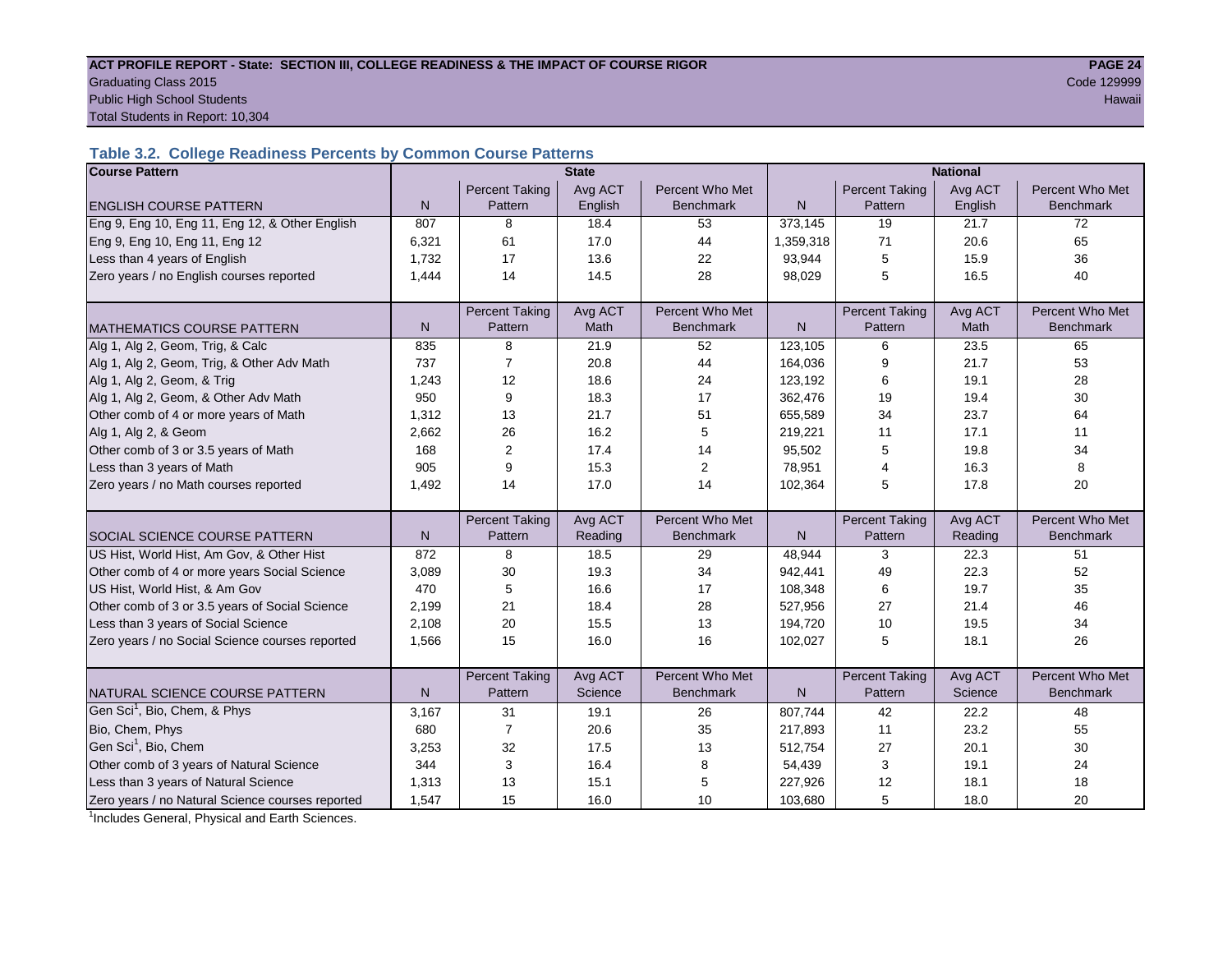## Section IV Career and Educational Aspirations

Beginning with the Graduating Class of 2013, all students whose scores are college reportable, both standard and extended time tests, are now included. Also beginning with the 2013 Graduating Class data, College Readiness Benchmarks for Reading and Science were updated to reflect the most recent college coursework research.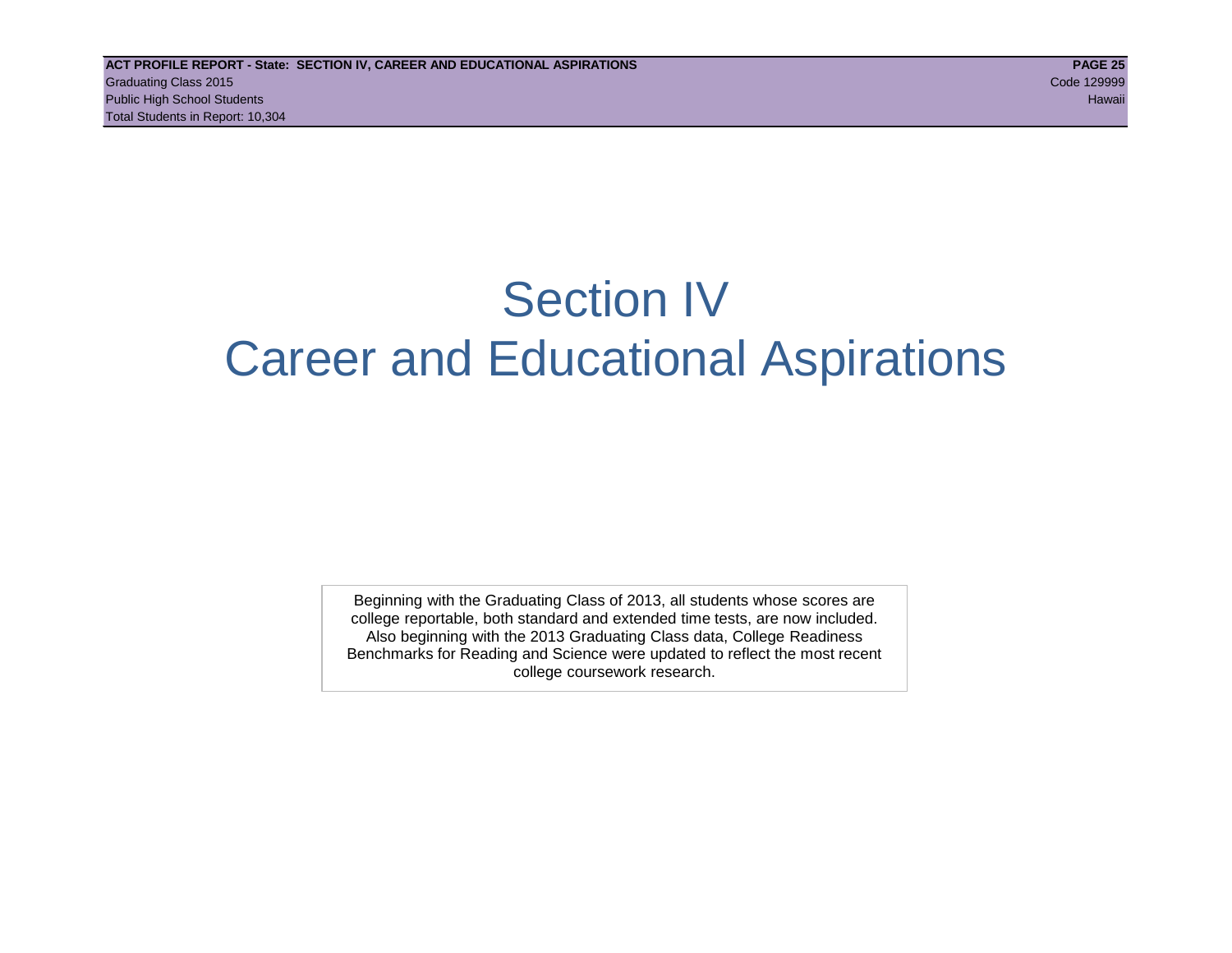## **ACT PROFILE REPORT - State: SECTION IV, CAREER AND EDUCATIONAL ASPIRATIONS PAGE 26** Graduating Class 2015 Code 129999

Public High School Students

Total Students in Report: 10,304

| Table 4.1. Distribution of Planned Educational Majors for All Students by College Plans |  |  |  |  |
|-----------------------------------------------------------------------------------------|--|--|--|--|
|                                                                                         |  |  |  |  |

|                                              |                | <b>All Students</b> |                 |     | Plan on 2 Years or Less of College |                 | Plan on 4 Years or More of College |                      |                 |  |
|----------------------------------------------|----------------|---------------------|-----------------|-----|------------------------------------|-----------------|------------------------------------|----------------------|-----------------|--|
| <b>Planned Educational Major</b>             | N <sup>1</sup> | Percent $2$         | Avg ACT<br>Comp | N.  | Percent <sup>2</sup>               | Avg ACT<br>Comp | N                                  | Percent <sup>2</sup> | Avg ACT<br>Comp |  |
| Agriculture & Natural Resources Conservation | 130            |                     | 16.8            | 32  | 3                                  | 13.8            | 93                                 |                      | 18.0            |  |
| Architecture                                 | 122            |                     | 18.5            | 9   |                                    | 13.4            | 107                                | 2                    | 19.1            |  |
| Area, Ethnic, & Multidisciplinary Studies    | 23             |                     | 17.5            | 5   | 0                                  | 16.6            | 17                                 | $\Omega$             | 18.1            |  |
| Arts: Visual & Performing                    | 829            | 8                   | 17.5            | 114 | 11                                 | 15.1            | 665                                | 10                   | 18.1            |  |
| <b>Business</b>                              | 728            |                     | 17.9            | 91  | 9                                  | 14.9            | 607                                | 9                    | 18.4            |  |
| Communications                               | 116            |                     | 19.0            | 11  | 1                                  | 15.0            | 101                                |                      | 19.6            |  |
| Community, Family, & Personal Services       | 495            | 5                   | 16.1            | 108 | 10                                 | 15.0            | 360                                | 5                    | 16.6            |  |
| Computer Science & Mathematics               | 229            | 2                   | 20.2            | 22  | $\overline{2}$                     | 17.2            | 202                                | 3                    | 20.6            |  |
| Education                                    | 306            | 3                   | 18.0            | 24  | $\overline{2}$                     | 14.0            | 273                                | Δ                    | 18.5            |  |
| Engineering                                  | 786            | 8                   | 19.5            | 88  | 8                                  | 15.2            | 674                                | 10                   | 20.2            |  |
| Engineering Technology & Drafting            | 233            | 2                   | 17.1            | 56  | 5                                  | 14.7            | 167                                | 2                    | 18.1            |  |
| English & Foreign Languages                  | 115            |                     | 19.3            | 8   |                                    | 15.8            | 101                                |                      | 19.9            |  |
| Health Administration & Assisting            | 274            | 3                   | 16.5            | 39  | 4                                  | 14.5            | 220                                | 3                    | 16.9            |  |
| Health Sciences & Technologies               | 1,629          | 16                  | 18.5            | 86  | 8                                  | 14.8            | 1.486                              | 22                   | 18.8            |  |
| Philosophy, Religion, & Theology             | 29             | 0                   | 18.2            |     | 0                                  | 11.0            | 25                                 | $\Omega$             | 18.6            |  |
| Repair, Production, & Construction           | 219            | 2                   | 15.5            | 75  | $\overline{7}$                     | 14.9            | 129                                | $\overline{2}$       | 15.9            |  |
| Sciences: Biological & Physical              | 364            |                     | 20.5            | 15  |                                    | 13.3            | 336                                | 5                    | 20.9            |  |
| Social Sciences & Law                        | 530            | 5                   | 18.7            | 19  | 2                                  | 14.7            | 489                                |                      | 18.8            |  |
| <b>Undecided</b>                             | 549            | 5                   | 18.6            | 75  |                                    | 15.6            | 420                                | 6                    | 19.4            |  |
| No Response                                  | 2,498          | 24                  | 15.6            | 135 | 13                                 | 13.6            | 277                                | 4                    | 15.3            |  |

1 2-Year and 4-Year "N" counts do not reflect "Missing" and "Other" college plans, therefore they may not add up to the N count for All Students.

<sup>2</sup> Percent of students tested within College Plan groups (All Students, 2-Year, 4-Year).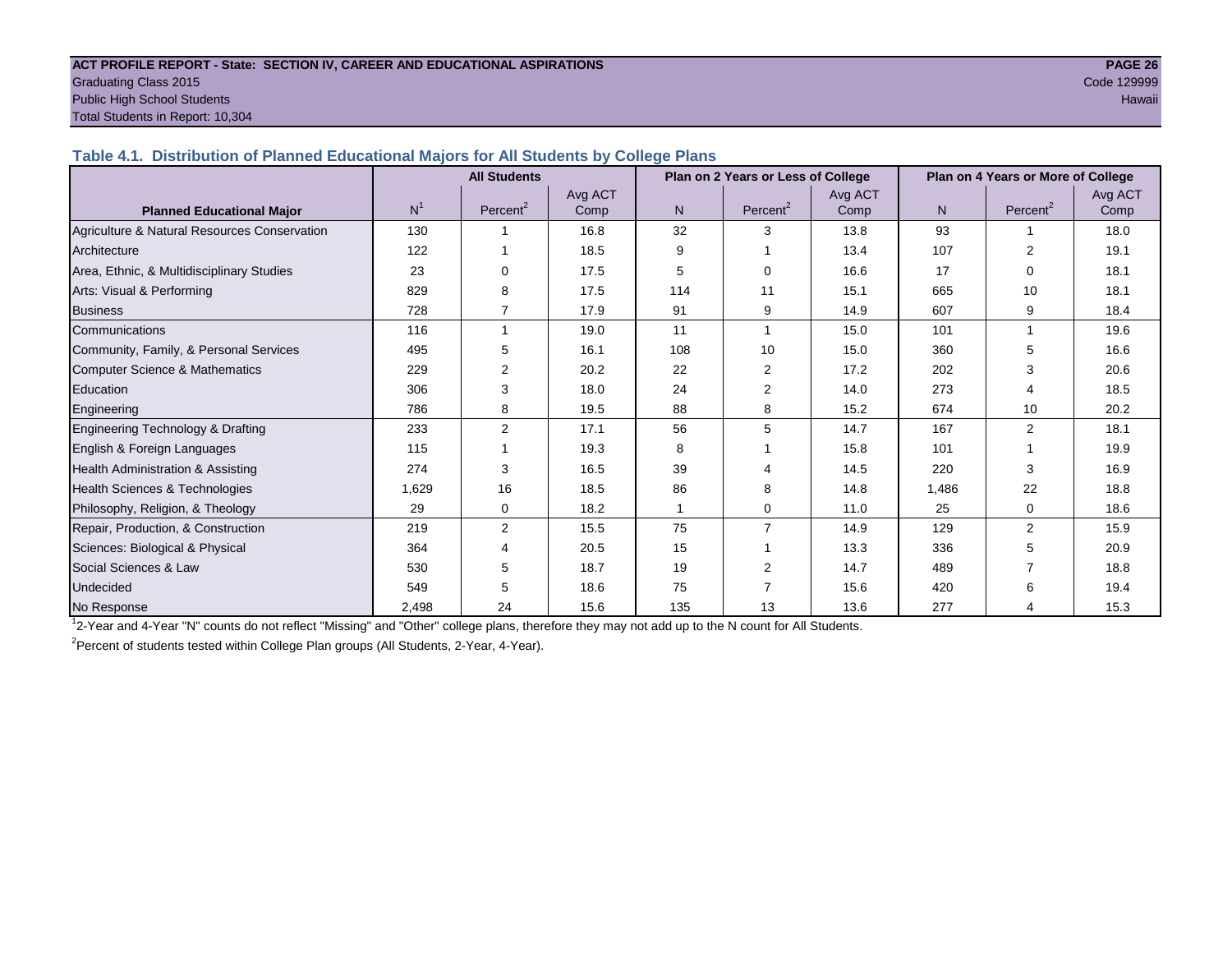#### **ACT PROFILE REPORT - State: SECTION IV, CAREER AND EDUCATIONAL ASPIRATIONS PAGE 27** Graduating Class 2015 Code 129999 Public High School Students Hawaii Total Students in Report: 10,304

#### **Table 4.2. Average ACT Composite Scores for Racial/Ethnic Groups by Post-Secondary Educational Aspirations**

| <b>Educational Degree</b> |       | <b>All Racial/Ethnic Groups</b><br><b>Combined</b> |    | <b>Black/African American</b> |    | American Indian/ Alaska Native |     | White   |     | Hispanic/Latino |
|---------------------------|-------|----------------------------------------------------|----|-------------------------------|----|--------------------------------|-----|---------|-----|-----------------|
| <b>Aspirations</b>        | N     | Average                                            | N. | Average                       | N. | Average                        | N   | Average | N   | Average         |
| Voc-Tech                  | 259   | 14.8                                               |    | 18.5                          |    |                                |     | 17.0    | 51  | 15.5            |
| 2-yr College Degree       | 791   | 14.7                                               |    | 15.8                          |    | 11.3                           | 34  | 16.0    | 101 | 15.2            |
| <b>Bachelors Degree</b>   | 4,261 | 17.7                                               | 64 | 17.0                          |    | 18.5                           | 328 | 20.4    | 560 | 17.3            |
| Graduate Study            | 1.025 | 20.1                                               | 13 | 17.9                          |    | 16.5                           | 110 | 23.4    | 121 | 18.5            |
| Prof. Level Degree        | 1,512 | 20.2                                               | 20 | 19.1                          |    | 23.0                           | 146 | 22.7    | 191 | 19.0            |
| Other                     | 238   | 15.0                                               |    | 20.0                          |    | 13.0                           |     | 17.0    | 30  | 15.1            |
| No Response               | 2,218 | 15.9                                               | 21 | 14.9                          |    | 19.0                           | 128 | 18.2    | 257 | 16.0            |

| <b>Educational Degree</b> | <b>All Racial/Ethnic Groups</b><br><b>Combined</b> |         | Asian |         | Native Hawaiian/<br><b>Other Pacific Islander</b> |         | Two or more races |         | Prefer not to respond/<br><b>No Response</b> |         |  |
|---------------------------|----------------------------------------------------|---------|-------|---------|---------------------------------------------------|---------|-------------------|---------|----------------------------------------------|---------|--|
| <b>Aspirations</b>        | N                                                  | Average | N     | Average | N.                                                | Average | N.                | Average | Ν                                            | Average |  |
| Voc-Tech                  | 259                                                | 14.8    | 58    | 14.7    | 46                                                | 13.0    | 61                | 15.7    | 34                                           | 14.1    |  |
| 2-yr College Degree       | 791                                                | 14.7    | 220   | 14.6    | 137                                               | 13.4    | 211               | 15.3    | 77                                           | 14.5    |  |
| <b>Bachelors Degree</b>   | 4,261                                              | 17.7    | 1.419 | 18.2    | 502                                               | 15.2    | 1.156             | 17.9    | 230                                          | 16.1    |  |
| <b>Graduate Study</b>     | 1,025                                              | 20.1    | 381   | 20.8    | 87                                                | 15.4    | 276               | 20.4    | 35                                           | 18.5    |  |
| Prof. Level Degree        | 512. ا                                             | 20.2    | 530   | 21.3    | 115                                               | 15.8    | 418               | 19.9    | 89                                           | 18.9    |  |
| Other                     | 238                                                | 15.0    | 55    | 15.1    | 48                                                | 13.6    | 60                | 16.1    | 31                                           | 13.9    |  |
| No Response               | 2,218                                              | 15.9    | 608   | 17.0    | 319                                               | 13.6    | 510               | 16.8    | 373                                          | 14.3    |  |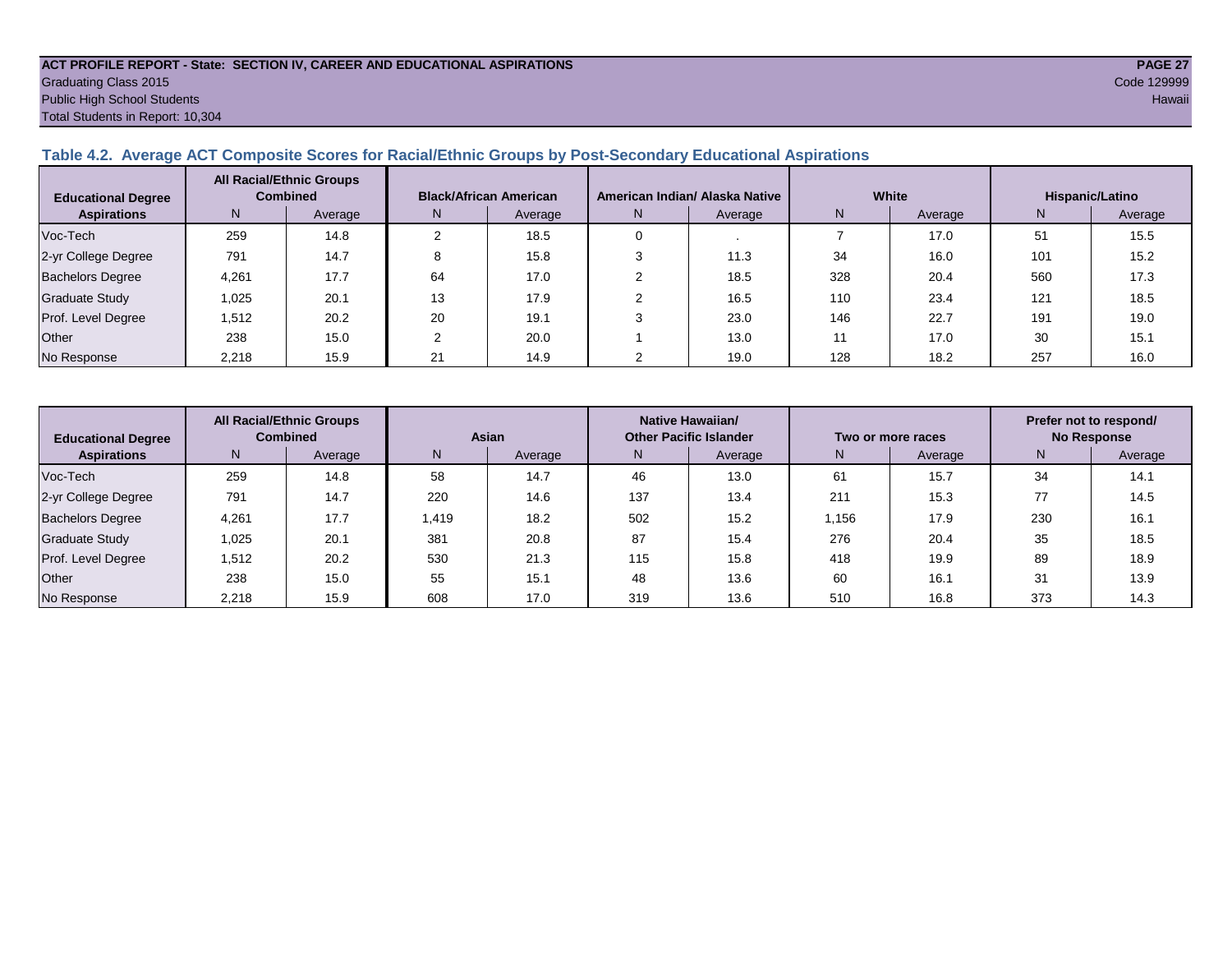#### **ACT PROFILE REPORT - State: SECTION IV, CAREER AND EDUCATIONAL ASPIRATIONS PAGE 28 Graduating Class 2015** Code 129999 Public High School Students Hawaii

Total Students in Report: 10,304

#### **Table 4.3. Students' Score Report Preferences at Time of Testing**

|                                               |              |                           |                                           |          | <b>Percent of Students in</b> |                 |                 |                 |                |                         |                |
|-----------------------------------------------|--------------|---------------------------|-------------------------------------------|----------|-------------------------------|-----------------|-----------------|-----------------|----------------|-------------------------|----------------|
|                                               |              | <b>Number of Students</b> | <b>College Readiness Standards Ranges</b> |          |                               |                 |                 |                 |                |                         |                |
|                                               |              |                           |                                           | 2nd-6th  |                               |                 |                 |                 |                |                         |                |
| Name                                          | <b>State</b> | Total                     | 1st Choice                                | Choice   | $01 - 12$                     | $13 - 15$       | $16-19$         | $20 - 23$       | 24-27          | $28 - 32$               | 33-36          |
| UNIVERSITY OF HAWAII AT MANOA                 | Hawaii       | 3,486                     | 1,549                                     | 1,937    | 9                             | 22              | 34              | 23              | 9              | 3                       | 0              |
| UNIVERSITY OF HAWAII AT HILO                  | Hawaii       | 1,124                     | 370                                       | 754      | 13                            | 32              | 32              | 16              | 5              | $\overline{2}$          | 0              |
| <b>HAWAII PACIFIC UNIVERSITY</b>              | Hawaii       | 1,006                     | 199                                       | 807      | 9                             | 23              | 37              | 23              | $\overline{7}$ |                         | $\Omega$       |
| UNIVERSITY OF HAWAII-WEST OAHU                | Hawaii       | 859                       | 170                                       | 689      | 13                            | 28              | 35              | 19              | 4              |                         | 0              |
| U OF HAWAII-LEEWARD COMMUNITY COLLEGE         | Hawaii       | 796                       | 247                                       | 549      | 16                            | 36              | 29              | 15              | 3              |                         | 0              |
| U OF HAWAII-HONOLULU COMMUNITY COLLEGE        | Hawaii       | 793                       | 228                                       | 565      | $\overline{17}$               | $\overline{35}$ | 32              | 13              | 3              | $\Omega$                | $\Omega$       |
| U OF HAWAII-KAPIOLANI COMMUNITY COLLEGE       | Hawaii       | 768                       | 215                                       | 553      | 13                            | 33              | 35              | 15              | $\overline{4}$ |                         | $\Omega$       |
| UNIVERSITY OF NEVADA-LAS VEGAS                | Nevada       | 698                       | 216                                       | 482      | 8                             | 26              | 44              | 18              | 3              |                         | 0              |
| U OF HAWAII-HAWAII COMMUNITY COLLEGE          | Hawaii       | 598                       | 225                                       | 373      | 20                            | 39              | 29              | 9               | $\overline{2}$ |                         | $\Omega$       |
| UNIVERSITY OF OREGON                          | Oregon       | 555                       | 163                                       | 392      | $\overline{7}$                | 23              | 31              | 24              | 10             | 3                       | $\Omega$       |
| CHAMINADE UNIVERSITY OF HONOLULU              | Hawaii       | 529                       | 113                                       | 416      | 8                             | 26              | 40              | 18              | $\overline{7}$ | 1                       | $\Omega$       |
| UNIVERSITY OF WASHINGTON                      | Washington   | 497                       | 128                                       | 369      | 4                             | 12              | 27              | 31              | 18             | $\overline{7}$          | 1              |
| <b>U OF HAWAII-MAUI COLLEGE</b>               | Hawaii       | 457                       | 172                                       | 285      | 19                            | 36              | 31              | 12              | $\overline{2}$ |                         | 0              |
| <b>STATE-NO COLLEGE PLANS</b>                 | lowa         | 451                       | 451                                       | $\Omega$ | 27                            | 39              | 22              | 9               | 3              |                         | 0              |
| UNIVERSITY OF CALIFORNIA-LOS ANGELES          | California   | 430                       | 129                                       | 301      | 4                             | 17              | 32              | 28              | 12             | 7                       | 1              |
| <b>OREGON STATE UNIVERSITY</b>                | Oregon       | 337                       | 79                                        | 258      | 10                            | 26              | 26              | 21              | 12             | $\overline{\mathbf{4}}$ | $\mathbf{1}$   |
| UNIVERSITY OF SOUTHERN CALIFORNIA             | California   | 302                       | 86                                        | 216      | 4                             | 19              | 32              | 25              | 14             | 5                       |                |
| UNIVERSITY OF PORTLAND                        | Oregon       | 272                       | 54                                        | 218      | $\overline{2}$                | 10              | 32              | 36              | 17             | $\overline{4}$          | $\Omega$       |
| U OF HAWAII-WINDWARD COMMUNITY COLLEGE        | Hawaii       | 264                       | 45                                        | 219      | 17                            | 34              | 31              | 14              | $\overline{4}$ | $\Omega$                | $\Omega$       |
| UNIVERSITY OF CALIFORNIA-BERKELEY             | California   | 248                       | 70                                        | 178      | $\overline{2}$                | 10              | 22              | 25              | 23             | 16                      | $\overline{2}$ |
| <b>SAN DIEGO STATE UNIVERSITY</b>             | California   | 233                       | 66                                        | 167      | 6                             | 21              | 36              | 26              | 9              | 3                       | $\Omega$       |
| <b>BRIGHAM YOUNG UNIVERSITY-HAWAII CAMPUS</b> | Hawaii       | 214                       | 73                                        | 141      | 16                            | 26              | 28              | 17              | 8              | 5                       | 0              |
| <b>SEATTLE UNIVERSITY</b>                     | Washington   | 199                       | 27                                        | 172      | $\overline{2}$                | 11              | 35              | 30              | 19             | 4                       | $\Omega$       |
| U OF HAWAII-KAUAI COMMUNITY COLLEGE           | Hawaii       | 195                       | 55                                        | 140      | 25                            | 32              | 32              | 9               | 1              |                         | 0              |
| UNIVERSITY OF SAN FRANCISCO                   | California   | 193                       | 44                                        | 149      | 5                             | 11              | 28              | 37              | 14             | 5                       | 1              |
| CALIFORNIA STATE UNIV-LOS ANGELES             | California   | 191                       | 44                                        | 147      | $\overline{13}$               | 36              | 31              | 16              | $\overline{4}$ |                         | $\Omega$       |
| ART INST OF CALIFORNIA-LOS ANGELES            | California   | 190                       | 45                                        | 145      | 13                            | 33              | 35              | 15              | $\overline{4}$ |                         | $\Omega$       |
| <b>WASHINGTON STATE UNIVERSITY</b>            | Washington   | 181                       | 44                                        | 137      | 4                             | 15              | 33              | 33              | 12             | 3                       |                |
| CALIFORNIA STATE UNIV-LONG BEACH              | California   | 180                       | 42                                        | 138      | 14                            | 35              | 31              | 14              | 5              |                         | $\Omega$       |
| <b>NCAA ELIGIBILITY CENTER</b>                | Indiana      | 178                       | 64                                        | 114      | 8                             | 25              | 40              | 15              | 8              | $\overline{2}$          | $\Omega$       |
| <b>All Other Institutions</b>                 |              | 11,291                    | 2,770                                     | 8,521    | 10                            | 23              | 30              | 20              | 12             | 4                       | $\mathbf 1$    |
| Total                                         |              | 27,715                    | 8,183                                     | 19,532   | $\overline{11}$               | $\overline{25}$ | $\overline{32}$ | $\overline{20}$ | 9              | 3                       | $\Omega$       |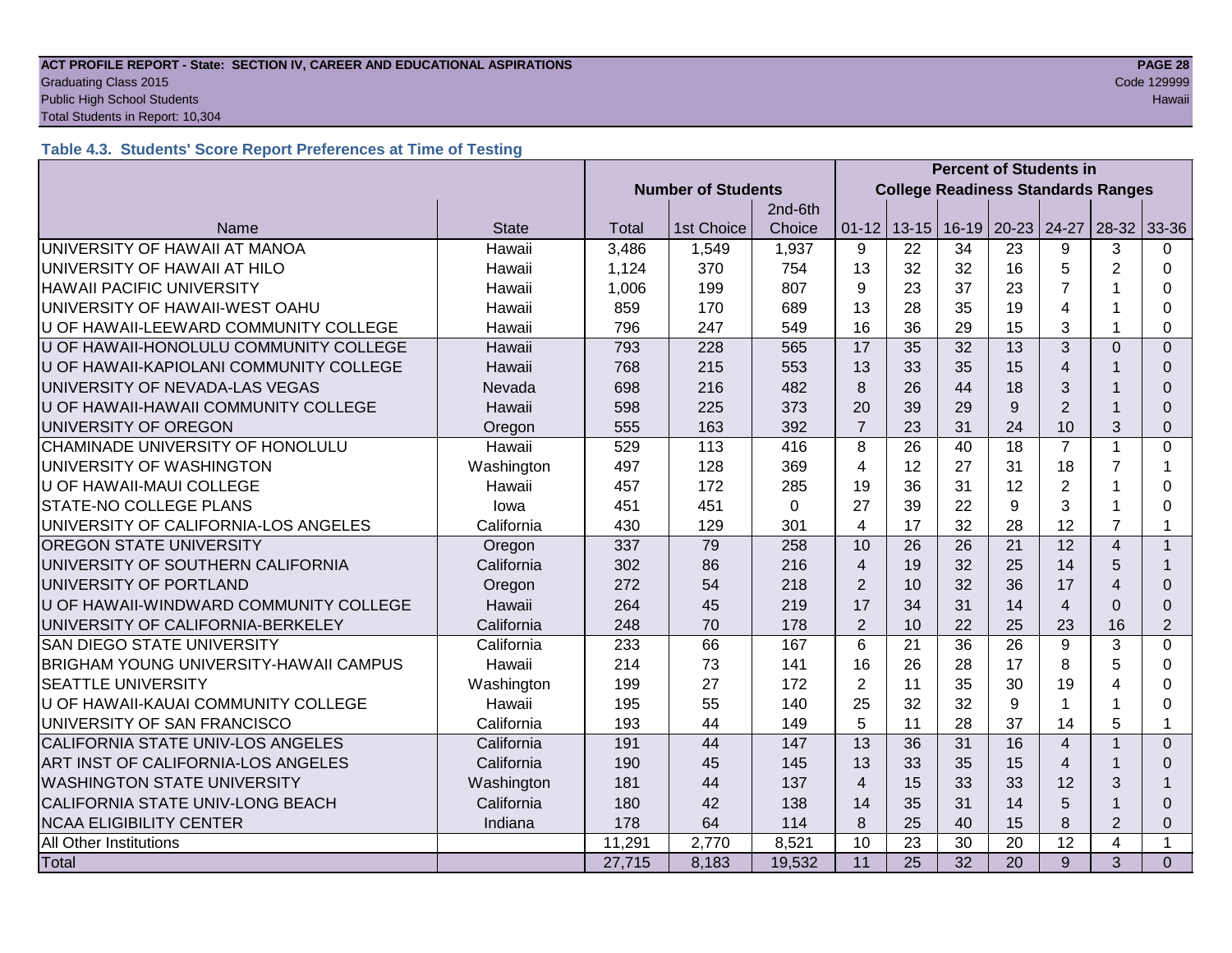## Section V Optional Writing Test Results

Beginning with the Graduating Class of 2013, all students whose scores are college reportable, both standard and extended time tests, are now included. Also beginning with the 2013 Graduating Class data, College Readiness Benchmarks for Reading and Science were updated to reflect the most recent college coursework research.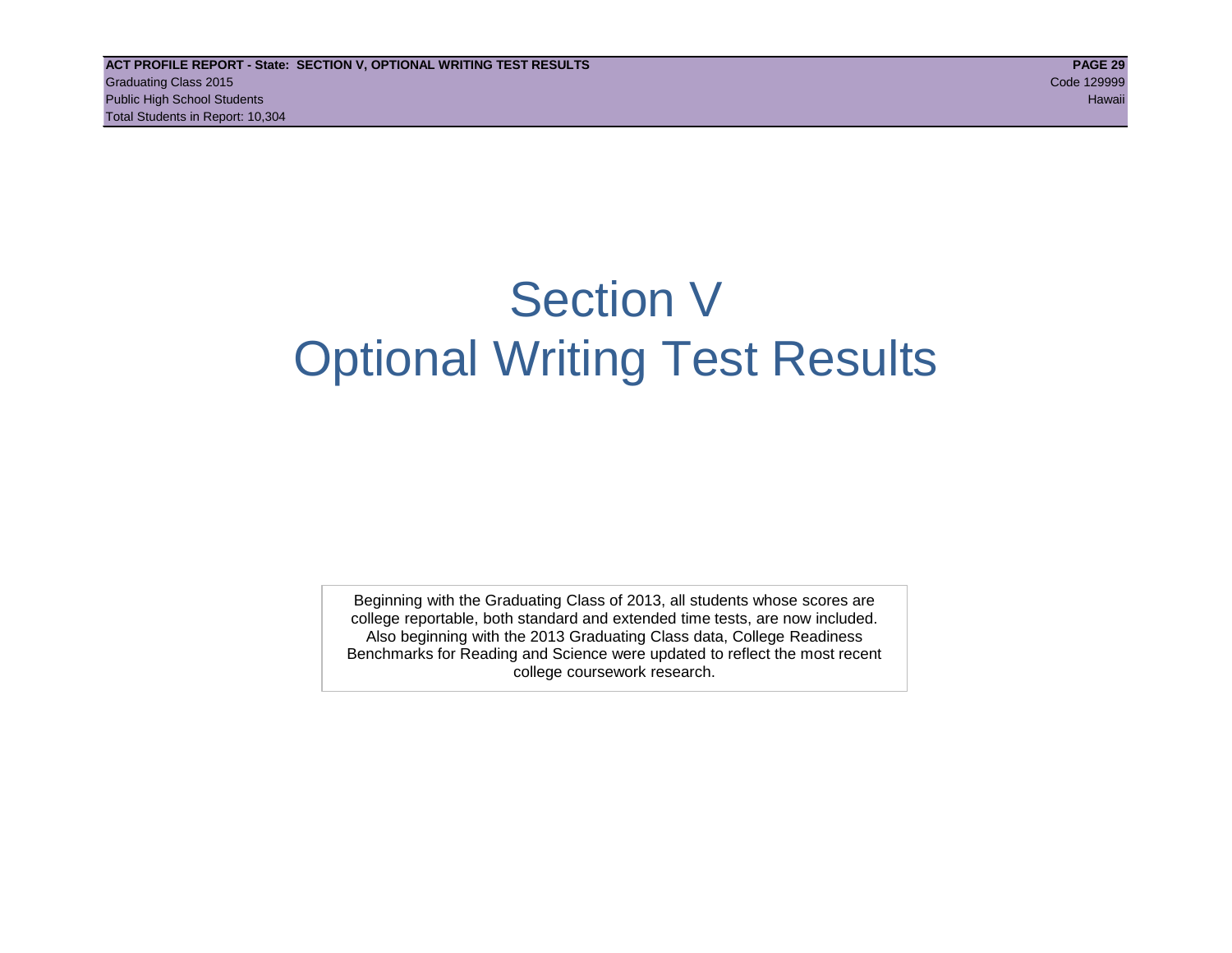#### **ACT PROFILE REPORT - State: SECTION V, OPTIONAL WRITING TEST RESULTS PAGE 30** Graduating Class 2015 Code 129999 Public High School Students Hawaii

Total Students in Report: 10,304

| Table 3.1. Average AVT English and Whiting Stores by Race/Edimitity and Oender for Students who took AVT Whiting |              |                 |                           |                 |              |                 |                                 |          |  |  |  |
|------------------------------------------------------------------------------------------------------------------|--------------|-----------------|---------------------------|-----------------|--------------|-----------------|---------------------------------|----------|--|--|--|
|                                                                                                                  |              |                 | <b>Average ACT Scores</b> |                 |              |                 |                                 |          |  |  |  |
|                                                                                                                  | N            |                 |                           | <b>English</b>  |              | <b>Essay</b>    | <b>English/Writing Combined</b> |          |  |  |  |
|                                                                                                                  | <b>State</b> | <b>National</b> | <b>State</b>              | <b>National</b> | <b>State</b> | <b>National</b> | <b>State</b>                    | National |  |  |  |
| <b>All Students</b>                                                                                              | 9,953        | 1,108,908       | 16.1                      | 21.0            | 5.9          | 6.9             | 15.7                            | 20.2     |  |  |  |
| <b>Black/African American</b>                                                                                    | 118          | 136,380         | 16.0                      | 16.3            | 5.9          | 6.0             | 15.6                            | 15.9     |  |  |  |
| American Indian/Alaska Native                                                                                    | 12           | 7.142           | 16.1                      | 16.5            | 5.7          | 5.9             | 15.7                            | 16.0     |  |  |  |
| White                                                                                                            | 720          | 567,060         | 20.0                      | 22.8            | 6.5          | 7.1             | 19.1                            | 21.8     |  |  |  |
| Hispanic/Latino                                                                                                  | 1,266        | 196,970         | 15.8                      | 18.4            | 5.9          | 6.7             | 15.5                            | 18.1     |  |  |  |
| Asian                                                                                                            | 3,166        | 68.736          | 16.9                      | 23.9            | 6.2          | 7.6             | 16.6                            | 23.0     |  |  |  |
| Native Hawaiian/Other Pac. Isl.                                                                                  | 1,205        | 4.070           | 12.4                      | 18.0            | 5.1          | 6.5             | 12.2                            | 17.6     |  |  |  |
| Two or more races                                                                                                | 2,622        | 45.517          | 16.7                      | 21.3            | 5.9          | 6.9             | 16.2                            | 20.4     |  |  |  |
| Prefer not/No Response                                                                                           | 844          | 83,033          | 13.7                      | 20.8            | 5.2          | 6.7             | 13.3                            | 19.9     |  |  |  |
| Males                                                                                                            | 5,001        | 507,737         | 15.4                      | 20.7            | 5.5          | 6.6             | 14.9                            | 19.7     |  |  |  |
| Females                                                                                                          | 4,911        | 590.537         | 16.9                      | 21.4            | 6.2          | 7.1             | 16.6                            | 20.8     |  |  |  |
| Missing                                                                                                          | 41           | 10,634          | 11.3                      | 16.0            | 4.3          | 5.6             | 10.8                            | 15.4     |  |  |  |

#### **Table 5.1. Average ACT English and Writing Scores by Race/Ethnicity and Gender for students who took ACT Writing**